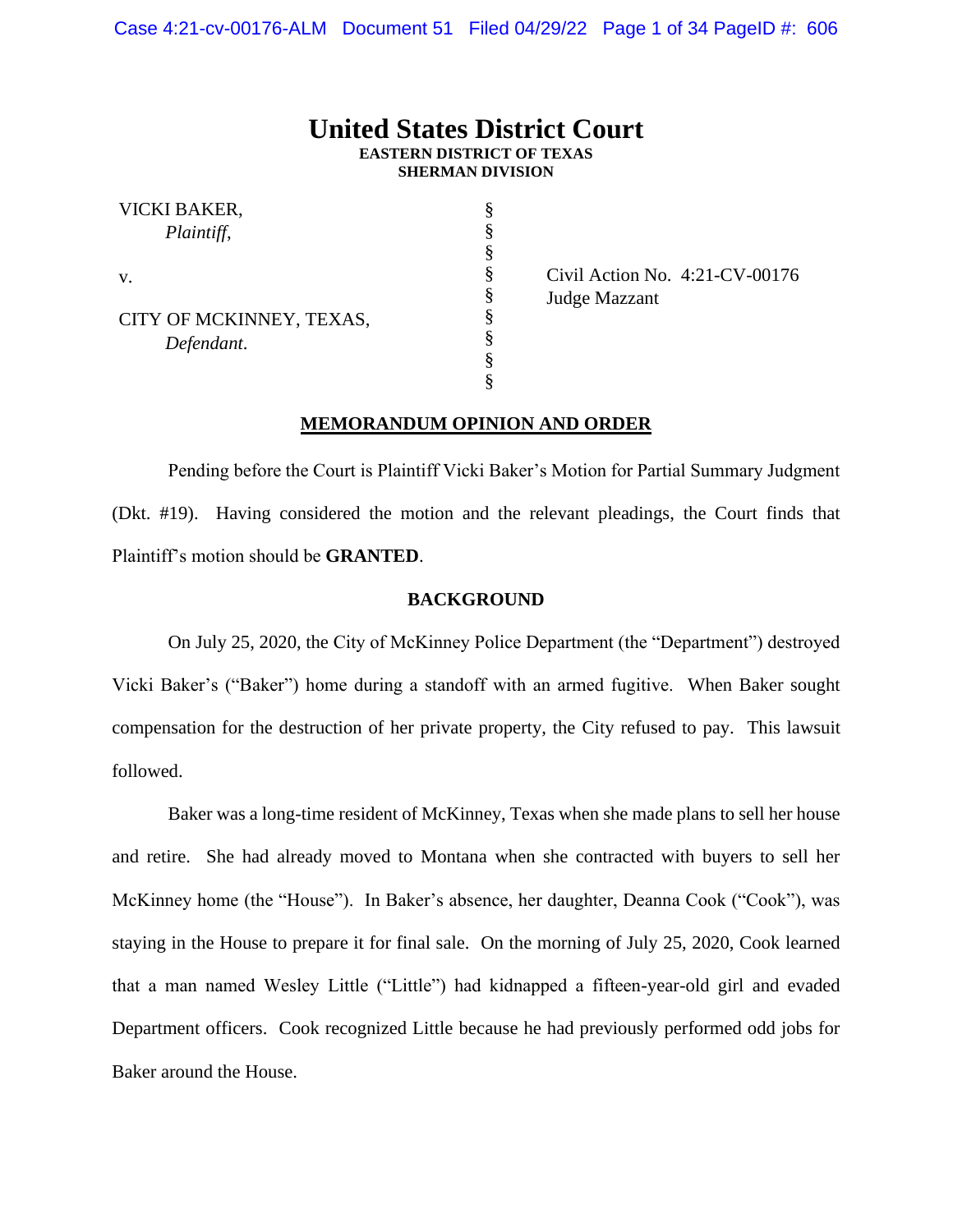Later that same day, Little arrived at Baker's front door with the fifteen-year-old hostage in tow. Little asked to hide out in the House and requested to hide his car in the garage. Cook acquiesced but, in a ploy to escape the House, convinced Little to allow her to go the grocery store. In the parking lot of a local Walmart, Cook called Baker, and together, the two called the McKinney police to report the situation. When Department officers arrived at Cook's location, Cook provided the officers with the code to enter the House and the garage door opener. Department officers then went to the House where Little remained in hiding with the teenage girl.

Upon arrival, Department officers surrounded the House and attempted to negotiate with Little. Little released the fifteen-year-old girl unharmed, but the girl informed Department officers that Little possessed multiple firearms and that he refused to leave the House alive. Following hours of unsuccessful negotiations, Department officers attempted to draw Little out of the House through several forceful tactics, including the use of tear gas. Despite the Department's efforts, Little would not leave the House. Department officers then forcefully entered the home by breaking down both the front and garage door and running over the backyard fence with a tanklike vehicle known as a BearCat. Upon entry, Department officers found Little had taken his own life.

Department officers documented the damage to Baker's home in their police records. One officer documented the damage through photographs, which show "the toppled fence and battered front door; the broken windows; the damaged roof and landscaping; the blown-out garage door; and the garage ceiling, attic floor, and dry walls all torn through with gas canisters" (Dkt. #19 at p. 4). Much of the damage went beyond what could be captured visually:

The explosions left [] Baker's dog permanently blind and deaf. The toxic gas that permeated the [H]ouse required the services of a HAZMAT remediation team. Appliances and fabrics were irreparable. Ceiling fans, plumbing, floors (hard surfaces as well as carpet), and bricks needed to be replaced—in addition to the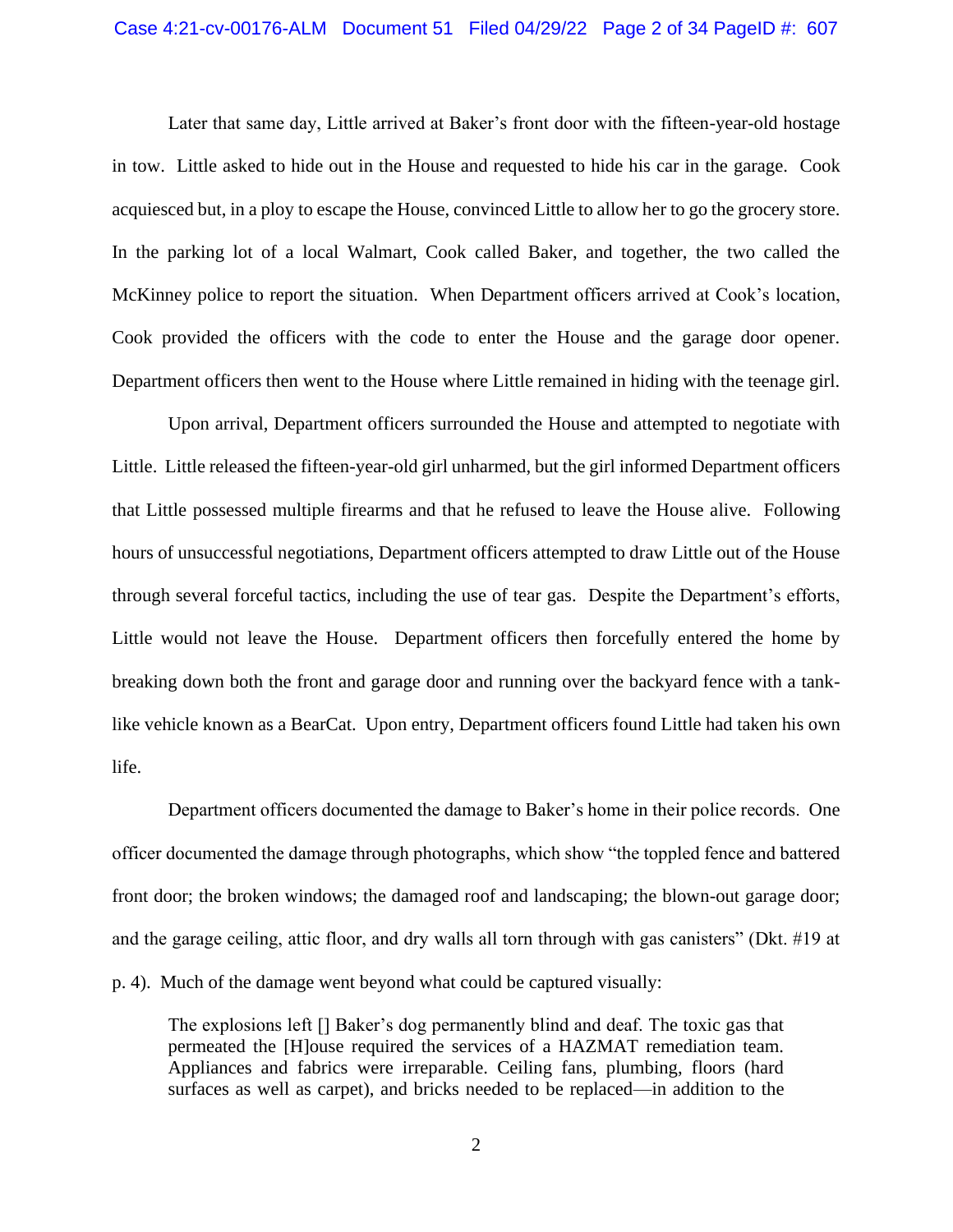windows, blinds, fence, front door, and garage door. Essentially all of the personal property in the [H]ouse was destroyed, including an antique doll collection left to [] Baker by her mother. In total, the damage . . . was approximately \$50,000.

(Dkt. #19 at pp. 4–5). The prospective homebuyers backed out of the sale. As is typical for homeowners' policies, because the Department is a government entity and caused the damage, insurance denied the claim. 1

Two weeks later, Baker filed a claim for property damage with the City of McKinney (the "City"). The City replied in a letter that it was denying the claim in its entirety because "the officers have immunity while in the course and scope of their job duties" (Dkt. #19-4 at p. 2).

On March 3, 2021, Baker filed suit against the City for violations of the takings clauses of both the United States and Texas Constitutions. Baker alleges that extensive damage to her House resulted from the Department's standoff with Little. Specifically, Baker claims that: (1) every window needed replacing; (2) a hazmat remediation team had to clean the House due to the tear gas; (3) various appliances were destroyed; (4) the front and garage door needed replacing (5) tear gas cannisters had destroyed parts of the drywall; and (6) carpets, blinds, and ceiling fans needed replacing.

On November 11, 2021, the Court denied the City's Motion to Dismiss (Dkt. #23). On September 20, 2021, Baker filed the present motion (Dkt. #19), and on October 12, 2021, the City responded (Dkt. #20). On October 19, 2021, Baker replied (Dkt. #21). The City filed a sur-reply on October 25, 2021 (Dkt. #22). On December 3, 2022, the City filed its Answer (Dkt. #25). On December 6, 2021, the Court referred this case to mediation (as is standard) (Dkt. #26), but on February 22, 2022, Baker filed a notice with the Court that the parties had not reached an agreement (Dkt. #28). The City followed Baker's notice with a demand for trial by jury (Dkt. #29)

<sup>&</sup>lt;sup>1</sup> Homeowner's insurance did cover the cost of damages caused directly by Little—specifically, the cleanup of his body. The \$50,000 in alleged damages does not include the cost of this cleanup.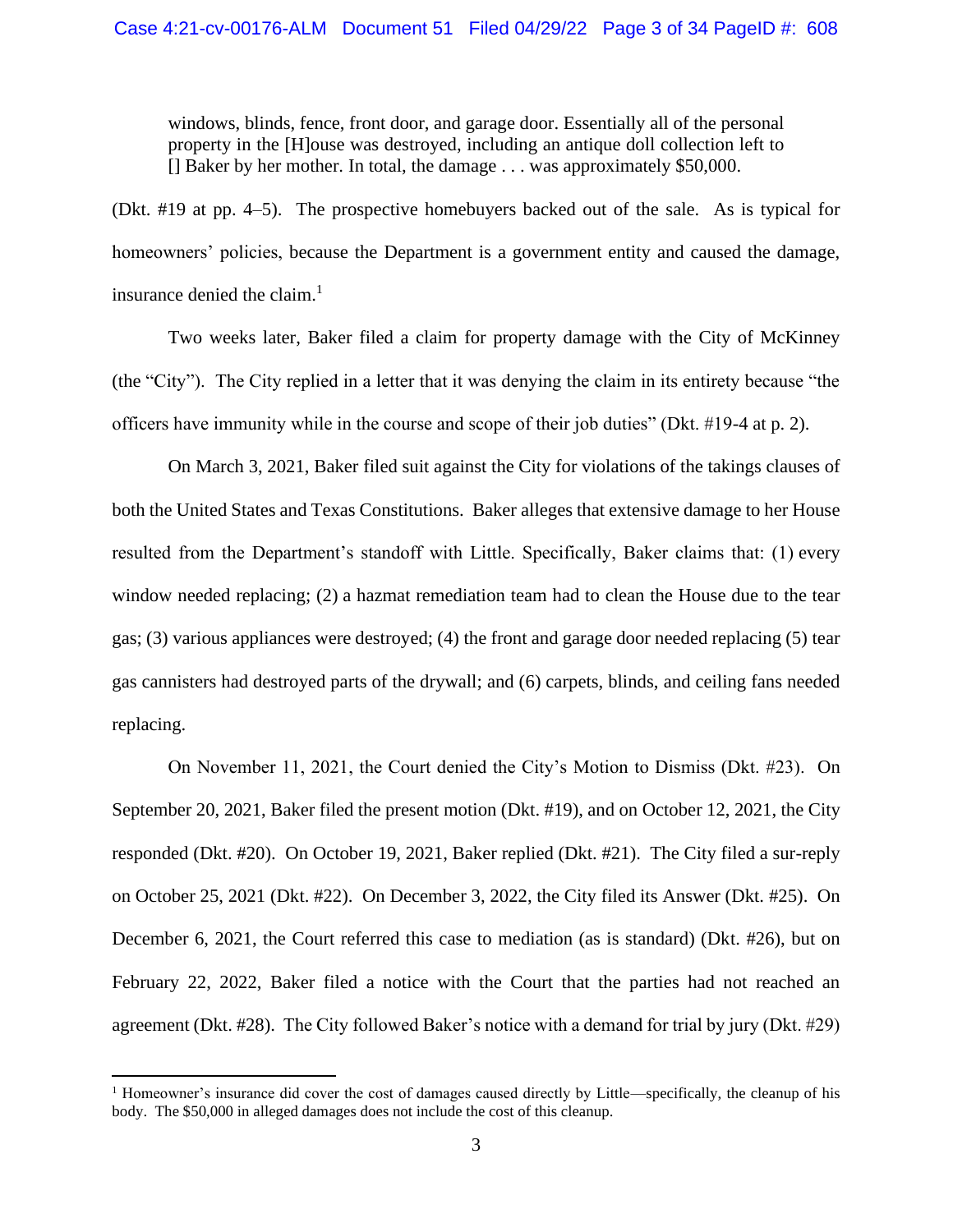and an opposed motion to reopen discovery (Dkt. #30). This case is set for trial by jury to begin on May 11, 2022.

#### **LEGAL STANDARD**

The purpose of summary judgment is to isolate and dispose of factually unsupported claims or defenses. *Celotex Corp. v. Catrett*, 477 U.S. 317, 323–24 (1986). Summary judgment is proper under Rule 56(a) of the Federal Rules of Civil Procedure "if the movant shows that there is no genuine dispute as to any material fact and the movant is entitled to judgment as a matter of law." FED. R. CIV. P. 56(a). A dispute about a material fact is genuine when "the evidence is such that a reasonable jury could return a verdict for the nonmoving party." *Anderson v. Liberty Lobby Inc.*, 477 U.S. 242, 248 (1986). Substantive law identifies which facts are material. *Id.* The trial court "must resolve all reasonable doubts in favor of the party opposing the motion for summary judgment." *Casey Enters., Inc. v. Am. Hardware Mut. Ins. Co.*, 655 F.2d 598, 602 (5th Cir. 1981).

The party seeking summary judgment bears the initial burden of informing the court of its motion and identifying "depositions, documents, electronically stored information, affidavits or declarations, stipulations (including those made for purposes of the motion only), admissions, interrogatory answers, or other materials" that demonstrate the absence of a genuine issue of material fact. FED.R.CIV. P. 56(c)(1)(A); *Celotex*, 477 U.S. at 323. If the movant bears the burden of proof on a claim or defense for which it is moving for summary judgment, it must come forward with evidence that establishes "beyond peradventure all of the essential elements of the claim or defense." *Fontenot v. Upjohn Co.*, 780 F.2d 1190, 1194 (5th Cir. 1986). Where the nonmovant bears the burden of proof, the movant may discharge the burden by showing that there is an absence of evidence to support the nonmovant's case. *Celotex*, 477 U.S. at 325; *Byers v. Dall. Morning News, Inc.*, 209 F.3d 419, 424 (5th Cir. 2000).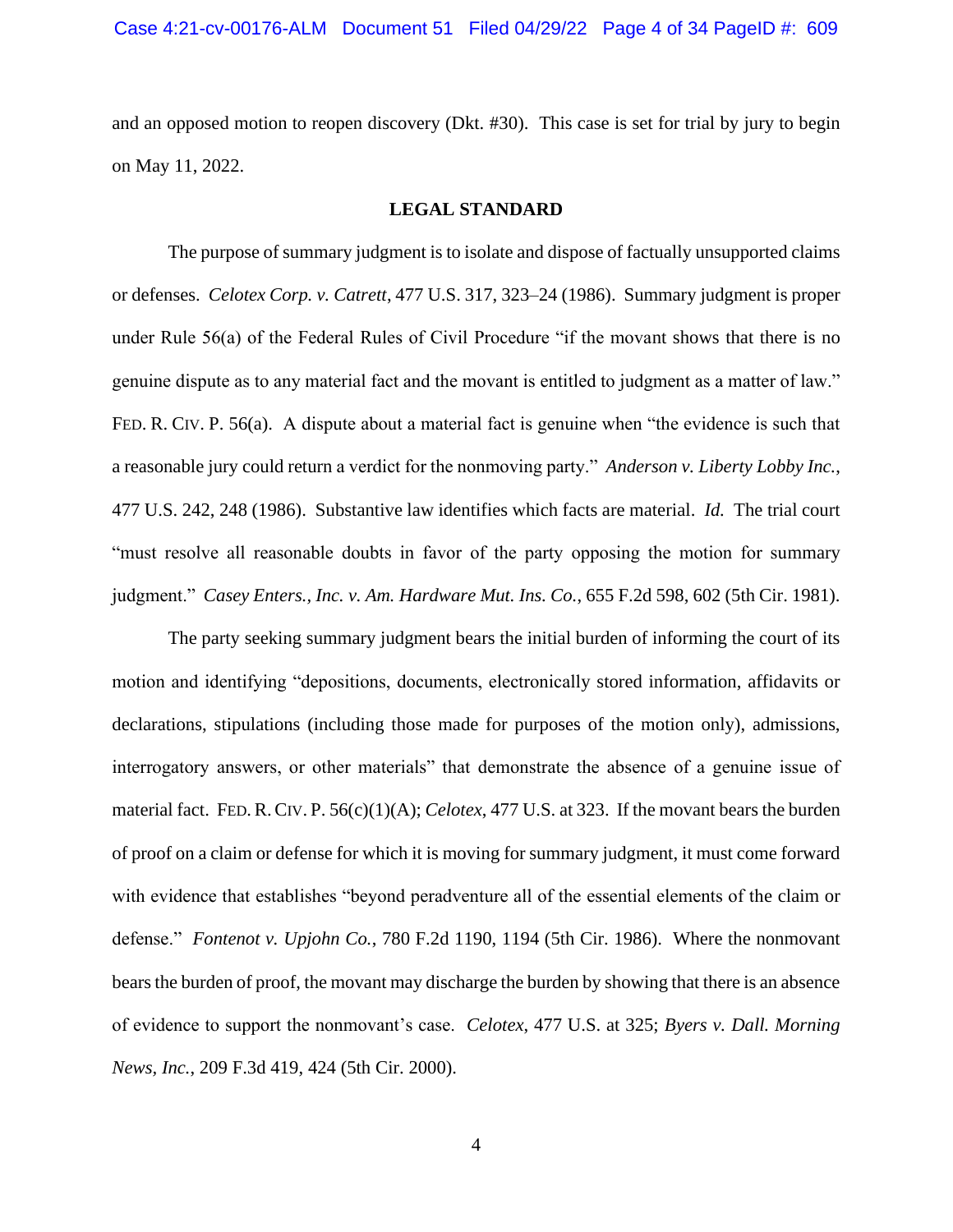Once the movant has carried its burden, the nonmovant must "respond to the motion for summary judgment by setting forth particular facts indicating there is a genuine issue for trial." *Byers*, 209 F.3d at 424 (citing *Anderson*, 477 U.S. at 248–49). A nonmovant must present affirmative evidence to defeat a properly supported motion for summary judgment. *Anderson*, 477 U.S. at 257. Mere denials of material facts, unsworn allegations, or arguments and assertions in briefs or legal memoranda will not suffice to carry this burden. Rather, the Court requires "significant probative evidence" from the nonmovant to dismiss a request for summary judgment. *In re Mun. Bond Reporting Antitrust Litig.*, 672 F.2d 436, 440 (5th Cir. 1982) (quoting *Ferguson v. Nat'l Broad. Co.*, 584 F.2d 111, 114 (5th Cir. 1978)). The Court must consider all of the evidence but "refrain from making any credibility determinations or weighing the evidence." *Turner v. Baylor Richardson Med. Ctr.*, 476 F.3d 337, 343 (5th Cir. 2007).

#### **ANALYSIS**

Baker asserts she is entitled to summary judgment on both her Fifth Amendment and Texas state law takings claims. The Court will address the merits of both claims but will first dispose of the procedural arguments the City raised in its response.

### **I. The City's Procedural Arguments**

First, the City argues Baker's filing is a non-dispositive motion in excess of fifteen pages and, therefore, in violation of Local Rule  $7(a)(1)$ . Baker concedes that she violated Local Rule 7(a)(1) when she filed a 19-page partial motion for summary judgment, which this Court considers a non-dispositive motion. *See* E. D. TEX. CIV. R. 7(a)(2) ("Non-dispositive motions include, among others, motions to transfer venue, motions for partial summary judgment, and motions for new trial pursuant to Fed. R. Civ. P. 59."). But as Baker points out, "courts in this district rarely strike briefing solely for exceeding page limitations—particularly in cases of good faith" (Dkt. #21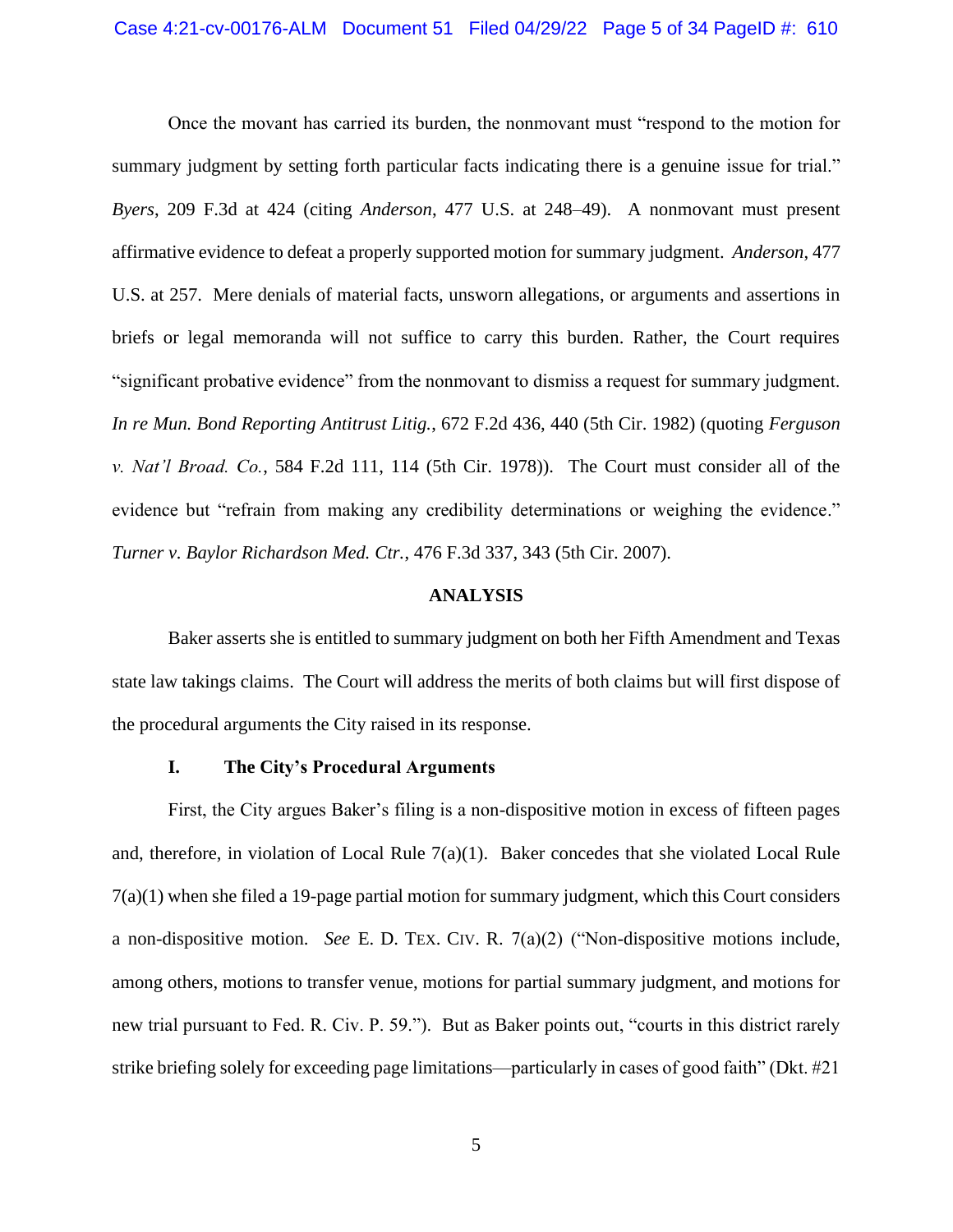at p. 5 (citing *Ocwen Loan Servicing, LLC v. Heiberg*, No. 4:17-CV-690, 2020 WL 949207, at \*4 (E.D. Tex. Feb. 4, 2020); *Vanderbol v. State Farm Mut. Auto Ins. Co.*, No. 4:19-CV-119, 2019 WL 6117355, at \*1 n.1 (E.D. Tex. Nov. 18, 2019); *United States v. Cramer*, No. 1:16-CR-26, 2018 WL 7821138, at \*1 (E.D. Tex. June 6, 2018); *S.H. ex rel. A.H. v. Plano Indep. Sch. Dist.*, No. 4:08- CV-96, 2010 WL 1375177, at \*2 (E.D. Tex. Mar. 31, 2010); *Mettler-Toledo, Inc. v. Fairbanks Scales, Inc.*, No. 9:06-CV-97, 2009 WL 10677858, at \*2 (E.D. Tex. Jan. 5, 2009)). Baker's counsel originally intended to file a dispositive motion for summary judgment and later amended it because there were factual disputes regarding damages (Dkt. #21 at p. 5 n.1). Counsel admits he did not realize that partial and dispositive motions have different page limits under this Court's local rules (Dkt. #21 at p. 1 n.1). Accordingly, such error was not made in bad faith, which is further indicated by the small excess—only four pages—over the limit. The Court will not strike the motion and will consider it in its entirety.

Second, the City argues the Court may not consider portions of Baker's affidavit or an attachment to the affidavit of Baker's counsel, Jeffrey Redfern ("Redfern") because they contain hearsay statements that do not fall within any exception. The attachment to Redfern's affidavit that the City complains of is an audio recording made by Cook on July 25, 2020, marked as Exhibit E because the Department's own records supply the same information. Thus, the Court need not, and will not, consider Exhibit E in determining its ruling on this motion. Similarly, the portions of Baker's affidavit that the City objects to simply represent Baker's understanding of what happened July 25, 2020, as relayed to her by Department officers. Again, the Court need not even consider Baker's affidavits because the Department's own records supply the same information. Moreover, none of the facts that may give rise to a takings claim appear to be in dispute.

Finally, the City requests the Court either defer considering the current motion, deny the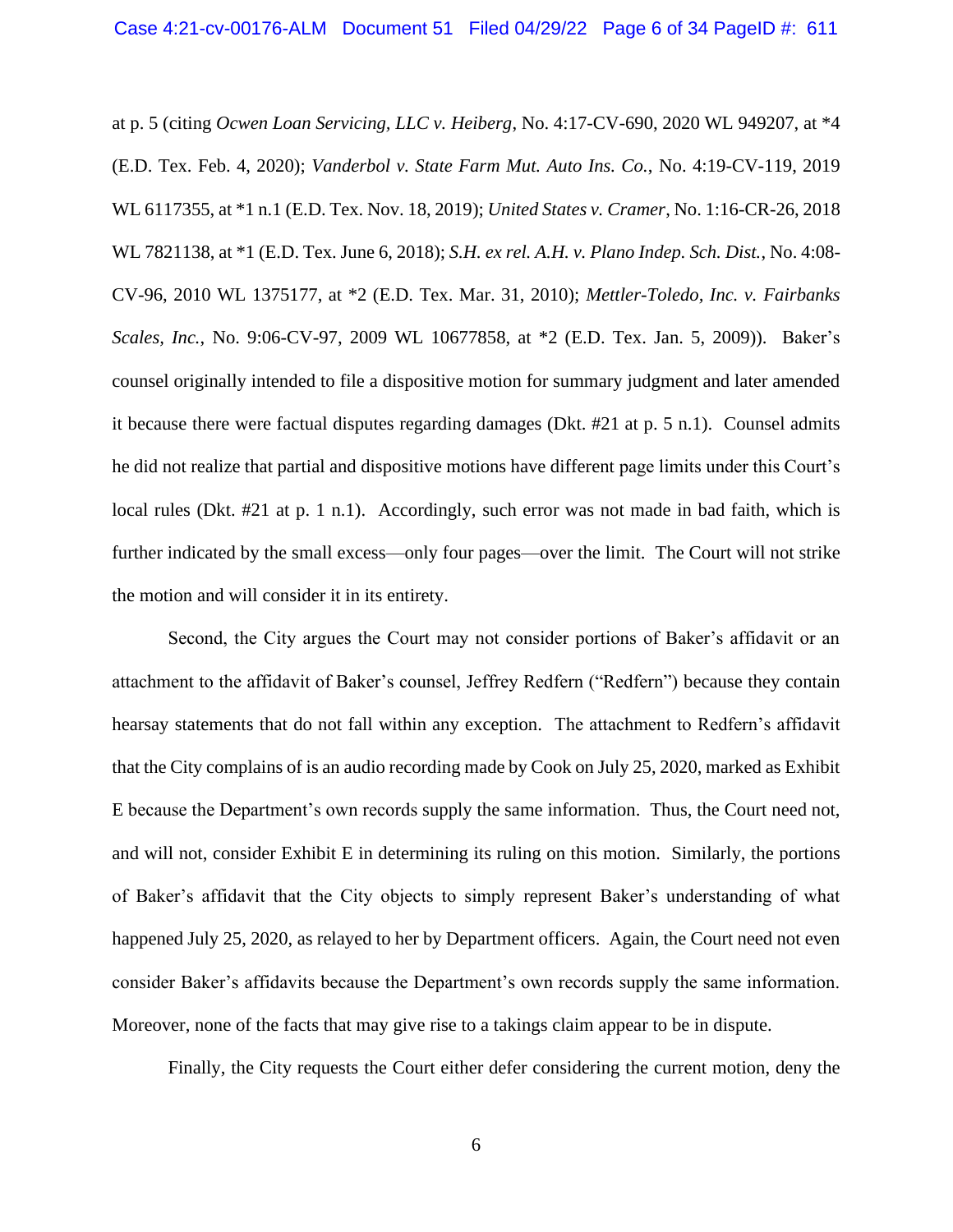motion, or allow the City time to take discovery. As an initial matter, the Court will consider this request for additional discovery under Federal Rule of Civil Procedure 56(d), which permits the Court to defer consideration of the present motion, deny the present motion, allow time for discovery, or issue any other appropriate order—but only "[i]f [the] nonmovant shows by affidavit or declaration that, for specified reasons, it cannot present facts essential to justify its opposition." FED. R. CIV. P. 56(d). That said, the Court denies the City's request.

Pursuant to the Court's Scheduling Order, discovery was set to close on November 29, 2021 (Dkt. #18). However, the City filed its motion to dismiss for lack of jurisdiction and failure to state a claim on April 14, 2021 (Dkt. #6). While waiting for the Court's order, the City failed to take depositions, request necessary documents, seek an extension of the discovery window or seek modification of the Court's Scheduling, or request a stay pending resolution of the Motion to Dismiss. As such, on November 18, 2021, when the Court issued its Order denying the City's motion (Dkt. #23), the City had conducted little to no discovery. While the Court acknowledges there were only eleven days left in the discovery period at the time it entered its Order on the motion to dismiss, the City could have requested an extension. But it did not. Ultimately, the City dragged its feet on engaging in the discovery process, thereby failing to collect evidence to support its defenses. The City's own failure to conduct discovery is no reason to deny the partial summary judgment or decline to consider it on the merits.

Even if the Court reopened discovery, it would be futile for the purposes of the current motion. In his affidavit, Defendant's counsel Edwin Voss ("Voss") asserts that conducting further discovery would allow the City to determine factual details regarding: Baker's request for police assistance during the underlying events; "other matters related to the issues of consent and intent"; the relationship among Little, Baker, and Cook; the value of the House; and "financial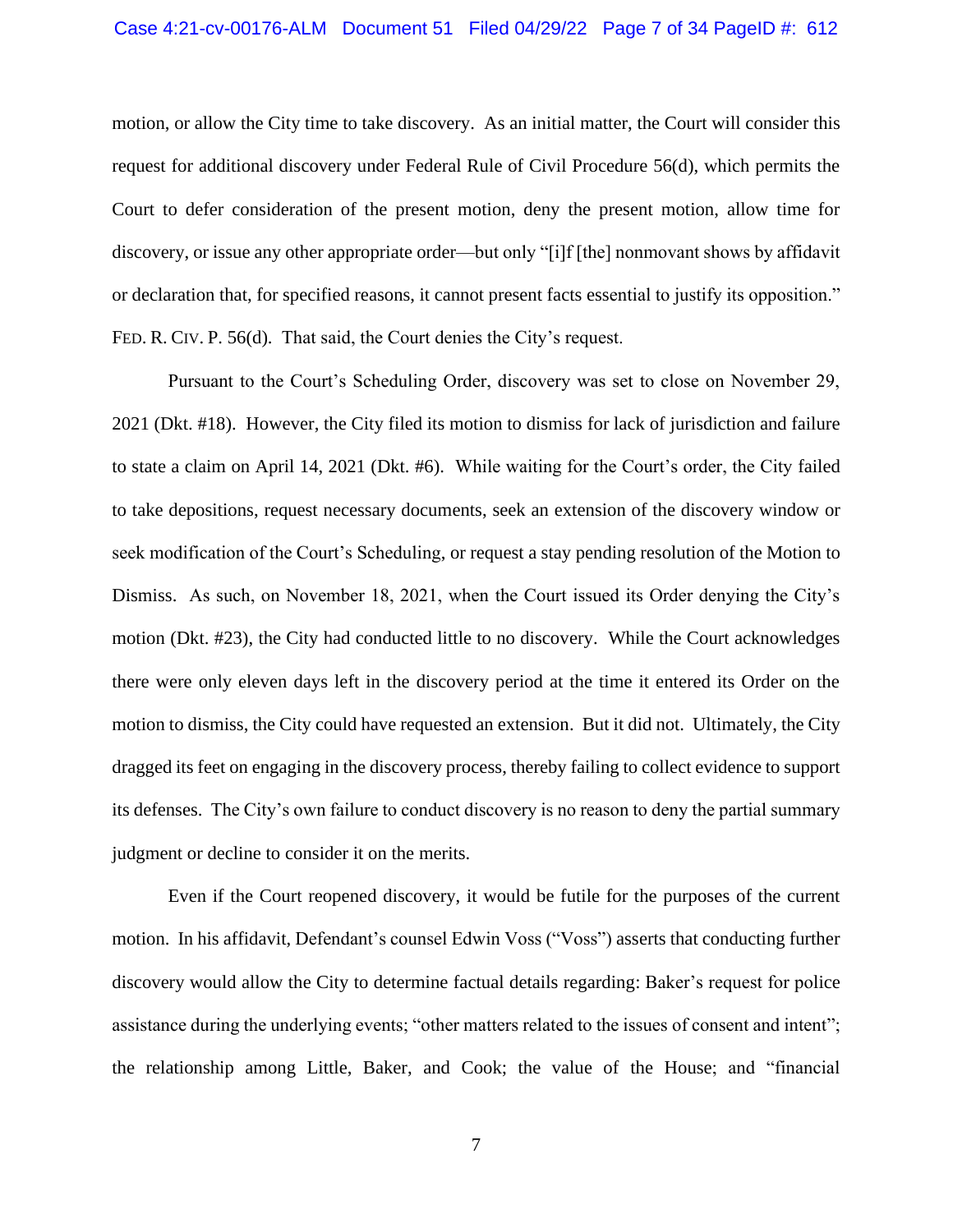contributions and other offsets [Baker] may have received from any organizations, insurance companies, friends, family, and other sources" (Dkt. #20-1 at p. 2). For the reasons given below, additional discovery on these points would change nothing about the Court's analysis or conclusions.

First, Baker's motion only seeks a ruling to the City's liability. The Court, therefore, need not consider the value of Baker's property or any offset she may have received following the destruction of her home. Second, issues of consent are irrelevant to Baker's claims regarding the City's liability. "Baker claims that a taking occurred not from the police's entry into her home but, instead, from their destruction of it" (Dkt. #21 at p. 7). That a person consents to the police's entry into her home does not equate to her consent that the police destroy it. *Cf. Palacios Seafood, Inc. v. Piling, Inc.*, 888 F.2d 1509, 1515 (5th Cir. 1989) (finding "that the plaintiff consented to the governmental activity that proximately caused injury" because the plaintiff lobbied for a restoration project and then "declined the [government's] offer to stop construction when damage first appeared"). Third, the City provides no reason as to why the relationship among Baker, Cook, and Little is relevant to the Court's determination of liability.

The City has, therefore, not shown that the facts it seeks to establish in further discovery are essential to justify its opposition to this motion. For these reasons, the Court will deny the City's request and turn to the merits of Baker's motion.

#### **II. Fifth Amendment Claim**

Baker argues she is entitled to summary judgment on her claim under the Fifth Amendment to the United States Constitution because the City intentionally caused damage to her property in its pursuit of an armed fugitive and denied her compensation for that damage.<sup>2</sup> Specifically, Baker

<sup>2</sup> Baker brings a federal takings claim under the Just Compensation Clause of the Fifth Amendment to the United States Constitution, made binding on the States through the Fourteenth Amendment. *See San Diego Gas & Elec. Co.*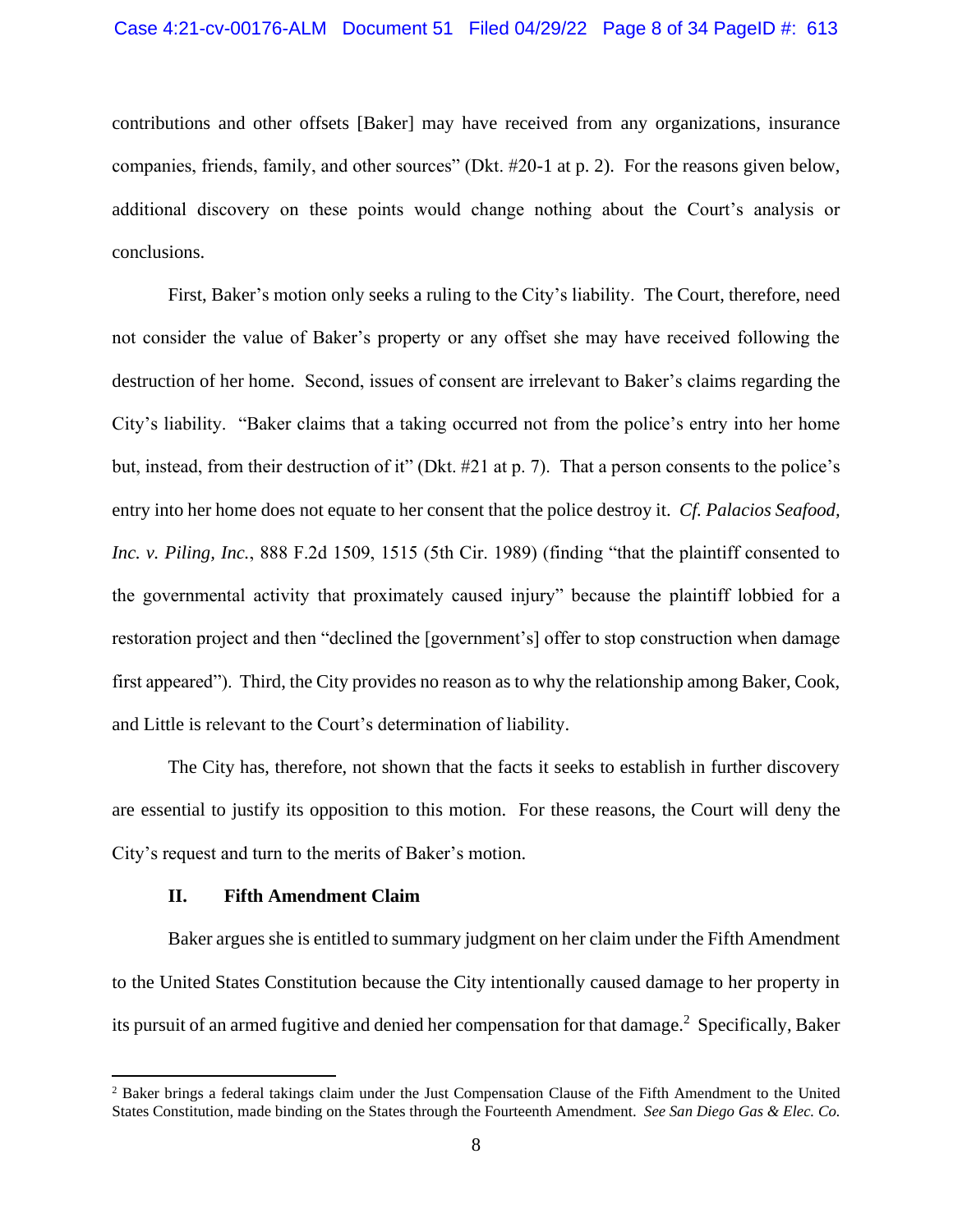contends the Fifth Amendment: (1) "applies to property that is damaged or destroyed, as well as property that is formally appropriated" (Dkt. #19 at p. 6); (2) "requires compensation when private property is intentionally or foreseeably damaged for the public's benefit" (Dkt. #19 at p. 8); and (3) "applies to actions taken under the government's 'police power'" (Dkt. #19 at p. 14). The City, incorporating the arguments set forth in its Motion to Dismiss (Dkt.  $#6$ ),<sup>3</sup> argues Baker cannot establish a substantive Fifth Amendment takings clause violation because "a legitimate exercise of the City's police power through the operations of its police department . . . does not constitute a taking under the Fifth Amendment" (Dkt.  $#20$  at p. 8).<sup>4</sup>

The City asks this Court to adopt what would constitute a *per se* rule: destruction to private property resulting from the exercise of valid police power cannot constitute a Fifth Amendment taking under any circumstance. Baker does not contest that the Department's actions were valid exercises of the State's police power. Instead, Baker posits that a taking may occur in situations other than through the traditional eminent domain power. Thus, in this case, liability under the Fifth Amendment turns on a purely legal issue: whether a taking can occur where the government's destruction of property was done pursuant to a valid exercise of its police power. If the Court answers in the affirmative, it must then determine whether a taking occurred when the Department officers destroyed the House.

## **A. Whether Destruction Resulting From Exercises of Police Power is Categorically Non-Compensable Under the Fifth Amendment**

Police powers are the fundamental ability of a government to enact laws in the public

*v. City of San Diego*, 450 U.S. 621, 623 n.1 (1981) ("The Fifth Amendment's prohibition applies against the States through the Fourteenth Amendment.").

 $3$  For this reason, the Court will refer to portions of the arguments set forth in the City's Motion to Dismiss, even though that motion has been resolved.

<sup>4</sup> The City also argues Baker cannot establish municipality liability under § 1983 (Dkt. #20 at p. 8). However, because such argument is not responsive to Baker's arguments, the Court will address and dispose of this point later in its analysis.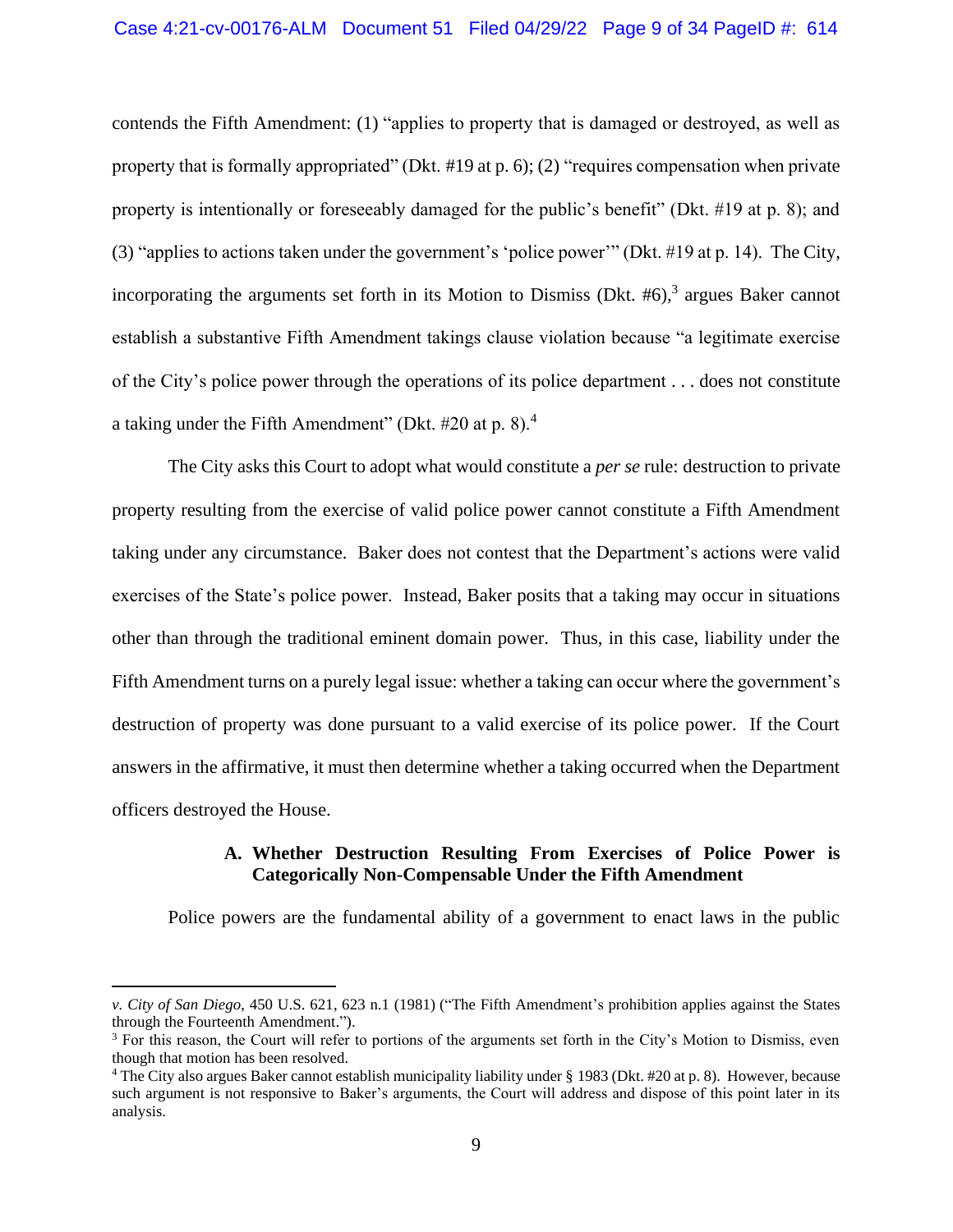interest, although the term eludes an exact definition. *See Berman v*. Parker, 348 U.S. 26, 32 (1954) ("An attempt to define its reach or trace its outer limits is fruitless[.]"). That said, "[p]ublic safety, public health, morality, peace and quiet, law and order . . . are some of the more conspicuous examples of the traditional application of the police power." *Id.* Here, there is no dispute that the invasion onto Baker's private property in order to apprehend Little and save his hostage was a legitimate exercise of the City's police power. However, the parties disagree on the effect—namely, whether the City's exercise of its police power bars Baker's takings claim. On the one hand, the City contends that because the officers destroyed the House pursuant to the police power, it is categorically exempt from the Takings Clause. On the other hand, Baker argues the City is not exempt from the Takings Clause—the police power and eminent domain powers may co-exist. Neither the Supreme Court nor the Fifth Circuit have squarely decided one way or another. Thus, the Court will undertake its own analysis to determine what outcome best aligns with the Supreme Court's Takings Clause jurisprudence.

#### **1. Supreme Court Takings Clause Jurisprudence**

The Fifth Amendment to the United States Constitution prohibits the government from taking private property for public use without just compensation, pursuant to the Takings Clause. U.S. CONST. amend. V ("[N]or shall private property be taken for public use, without just compensation."). The guarantee of the Takings Clause was designed to bar the United States from forcing some people alone to bear public burdens that, in all fairness and justice, should be borne by the public as a whole. *Armstrong v. United States*, 364 U.S. 40 (1960).

The Supreme Court has stated that a taking, within the meaning of the Takings Clause, includes any action the effect of which is to deprive the owner of all or most of his or her interest in the subject matter, such as destroying or damaging it. *U.S. v. Gen. Motors Corp.*, 323 U.S. 373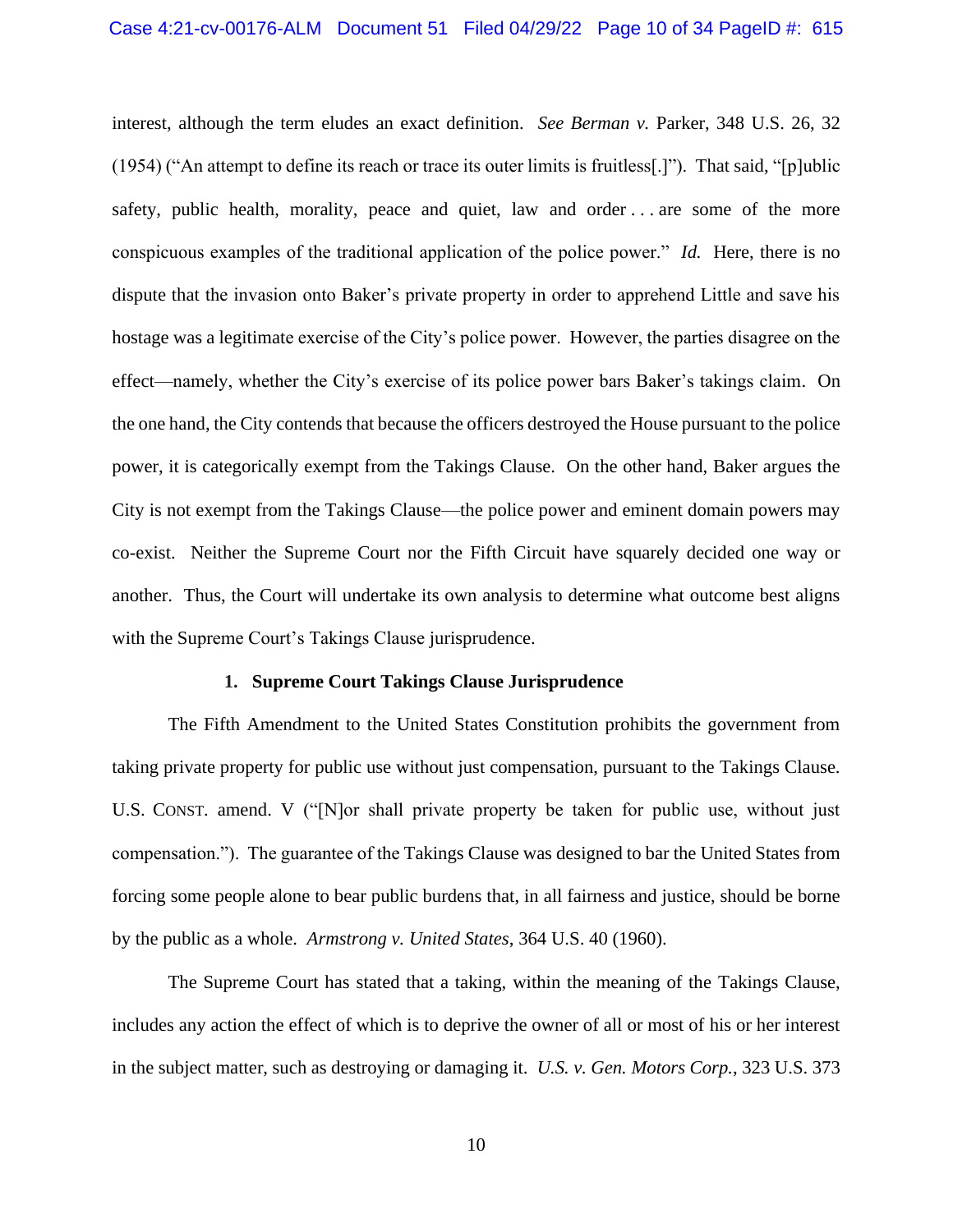(1945). More specifically, "a property owner has suffered a violation of [her] Fifth Amendment rights when the government takes [her] property without paying for it." *Knick v. Township of Scott, Pa.*, 139 S. Ct. 2162, 2167 (2019).

A taking in violation of the Fifth Amendment may come in two forms—physical or regulatory. *See Tahoe-Sierra Pres. Council, Inc. v. Tahoe Reg'l Plan. Agency*, 535 U.S. 302, 321 (2002) ("The text of the Fifth Amendment itself provides a basis for drawing a distinction between physical takings and regulatory takings."). A physical taking is a "direct government appropriation or physical invasion of private property." *Lingle v. Chevron U.S.A. Inc.*, 544 U.S. 528, 537 (2005). When the government physically takes possession of an interest in property for some public purpose, it has a categorical duty to compensate the former owner. *Tahoe-Sierra*, 535 U.S. at 323 (quoting *United States v. Pewee Coal Co.,* 341 U.S. 114, 115 (1951)). A regulatory taking generally occurs where a state regulation "denies an owner economically viable use of his land." *Keystone Bituminous Coal Ass'n v. DeBenedictis*, 480 U.S. 470, 495 (1987). The type of taking alleged is also an often-critical factor, as it is well settled that a "'taking' may more readily be found when the interference with property can be characterized as a physical invasion by government." *United States v. Causby*, 328 U.S. 256 (1946). These principles of law are fundamental in the Supreme Court's Takings Clause jurisprudence. *Ark. Game and Fish Comm'n v. United States*, 568 U.S. 23, 31 (2012). Indeed, the Supreme Court's physical takings jurisprudence is "as old as the Republic." *Cedar Point Nursery v. Hassid*, 141 S. Ct. 2063, 2071 (2021) (citing *Tahoe-Sierra*, 535 U.S. at 322).

While most takings claims turn on situation-specific factual inquiries, *see Penn Cent. Transp. Co. v. N.Y.C.*, 438 U.S. 104, 124 (1978), the Supreme Court has drawn a handful of brightline rules. *Ark & Game,* 568 U.S. at 24. Relevant here, even a minimal "permanent physical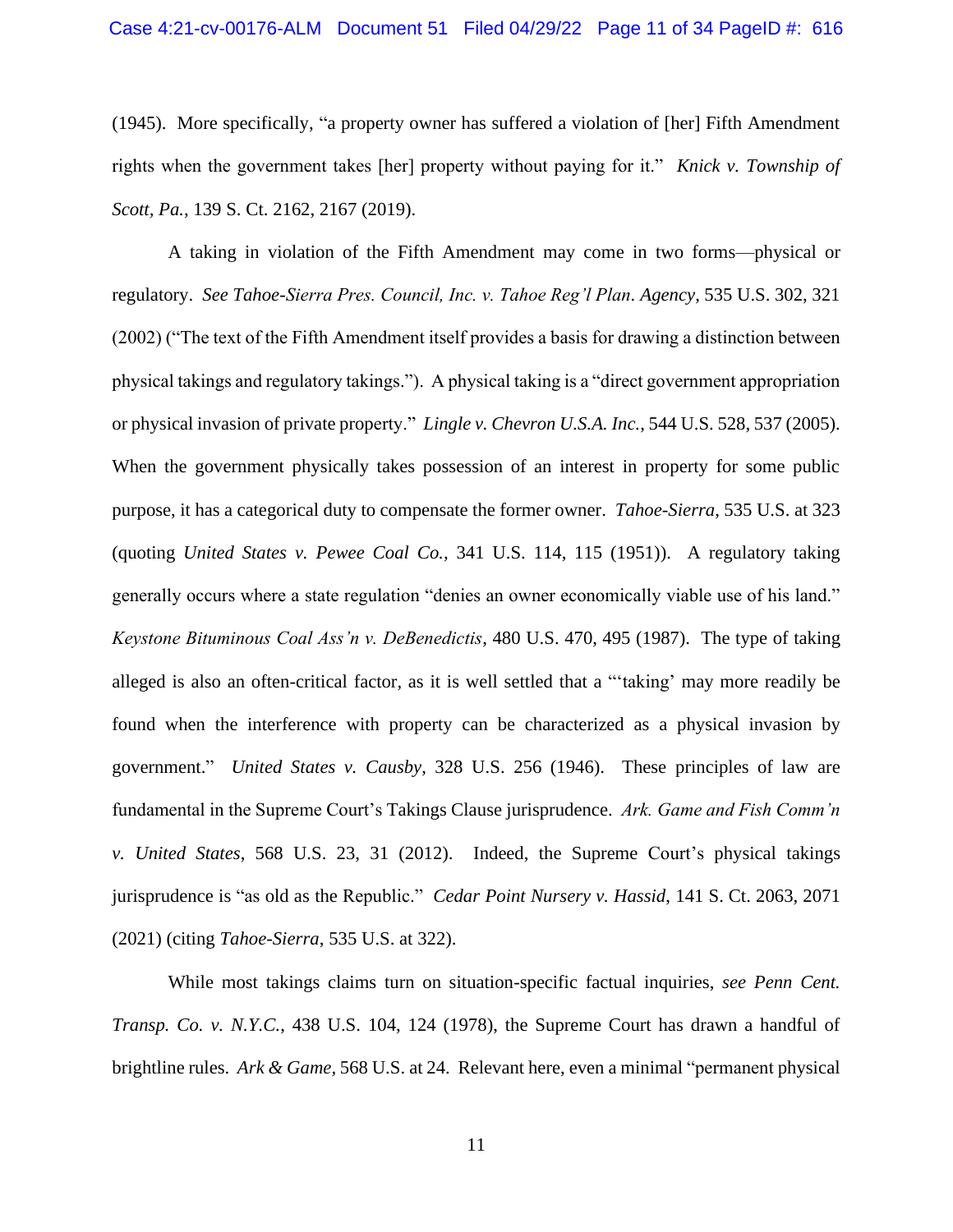occupation of real property" requires compensation under the Takings Clause. *Loretto v. Teleprompter Manhattan CATV Corp.,* 458 U.S. 419, 427 (1982). "When the government physically acquires private property for a public use, the Takings Clause imposes a clear and categorical obligation to provide the owner with just compensation." *Cedar Point*, 141 S. Ct. at 2071 (citing *Tahoe-Sierra*, 535 U.S. at 321). Examples of physical takings include formally condemning a property through the power of eminent domain, taking possession of property without acquiring title, or even by recurrent flooding as a result of building a dam. *Gen. Motors*, 323 U.S. at 374–75; *United Sates v. Pewee Coal Co.*, 341 U.S. 114, 115–17 (1951); *United States v. Cress*, 243 U.S. 316, 328 (1917). These sorts of physical appropriations constitute the "clearest sort of taking." *Palazzolo v. Rhode Island*, 533 U. S. 606, 617 (2001). As such, the Supreme Court "assess them using a simple, *per se* rule: The government must pay for what it takes." *Cedar Point*, 141 S. Ct. at 2071 (citing *Tahoe-Sierra*, 535 U. S. at 322).

Ignoring this jurisprudence, the City asks the Court to adopt a new brightline rule: destruction resulting from a legitimate exercise of the City's police power does not constitute a taking under the Fifth Amendment (Dkt. #20 at p. 8). However, the Court need not adopt a brand-new *per se* rule when the Supreme Court has already stated, in no uncertain terms, that in the case of a physical taking, the government must pay for what it takes. *See Cedar Point*, 141 S. Ct. at 2071.

#### **2.** *Lech v. Jackson*

The City relies on decisions from other circuits that have wholly banned recovery as a matter of law where the destruction of property was the result of a valid exercise of police power. *See Lech v. Jackson*, 791 Fed. App'x. 711 (10th Cir. 2019); *Johnson v. Manitowoc Cnty.*, 635 F.3d 331 (7th Cir. 2011); *AmeriSource Corp. v. United States*, 525 F.3d 1149 (Fed. Cir. 2008). The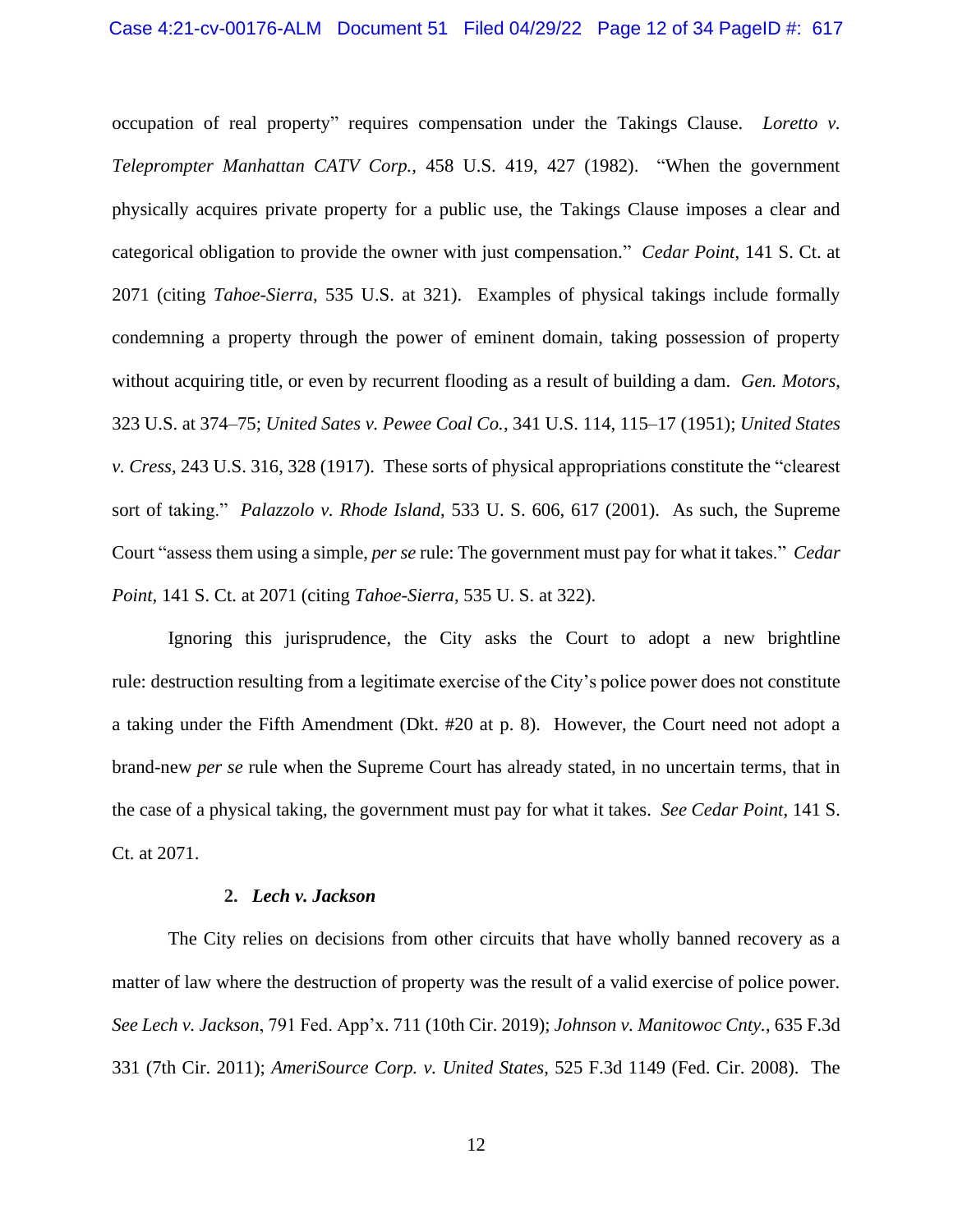most factually analogous to the case at bar is *Lech*. 5

In *Lech*, officers from the city's police department responded to a burglar alarm at the Lech home and learned that an armed criminal suspect who was attempting to evade capture by the Aurora Police Department was inside the home. 791 Fed. App'x. at 713. To prevent the suspect from escaping, the officers positioned their vehicles in the driveway as a barricade. *Id*. Negotiators attempted to convince the suspect to surrender. *Id*. After these efforts to negotiate proved unsuccessful, officers employed increasingly aggressive tactics: fired several rounds of gas munition into the home, breached the home's doors with a BearCat armored vehicle so they could send in a robot to deliver a "throw phone" to the suspect, and used explosives to create sight lines and points of entry to the home. *Id*. When these tactics failed, officers used the BearCat to open multiple holes in the home. *Id*. Officers were eventually successful in apprehending the suspect, but, as a result of the 19-hour standoff, the home was rendered uninhabitable. *Id*. The City offered to help with temporary living expenses when the Lech's demolished and rebuilt their home, but it otherwise denied liability for the incident and declined to provide any further compensation. *Id*. The Tenth Circuit held the damage caused in the course of the arrest was not a taking for public use, but rather an exercise of the police power. *Id.* at 717. Though the Court recognizes the facts are substantially similar to what happened at the House, the Court nevertheless is not persuaded to follow the *Lech* decision for the reasons set forth below.

First, this Court is not bound by an unpublished opinion from a different circuit.

<sup>5</sup> For the same reasons the Court does not find *Lech* persuasive, *Johnson* and *Amerisource* similarly fail to sway the Court. First, they too rely on dicta from *Bennis v. Michigan*, 516 U.S. 442 (1996). *Johnson*, 635 F.3d at 336; *Amerisource*, 525 F.3d at 1154. The Court discusses in much further detail below why *Bennis* is neither controlling nor persuasive here. Second, these cases do not present the same factual issues as this case. *Johnson*, 635 F.3d at 332– 33 (affirming decision not to compensate for government's seizure of personal items and minor damage to home incidental to a murder investigation); *Amerisource* 525 F.3d at 1150–51 (affirming no compensation for the government's seizure and retention of drugs past their expiration date while it investigated the pharmacy's principals). Third, these decisions predate the unequivocal holding in *Cedar Point*. 141 S. Ct. 2063.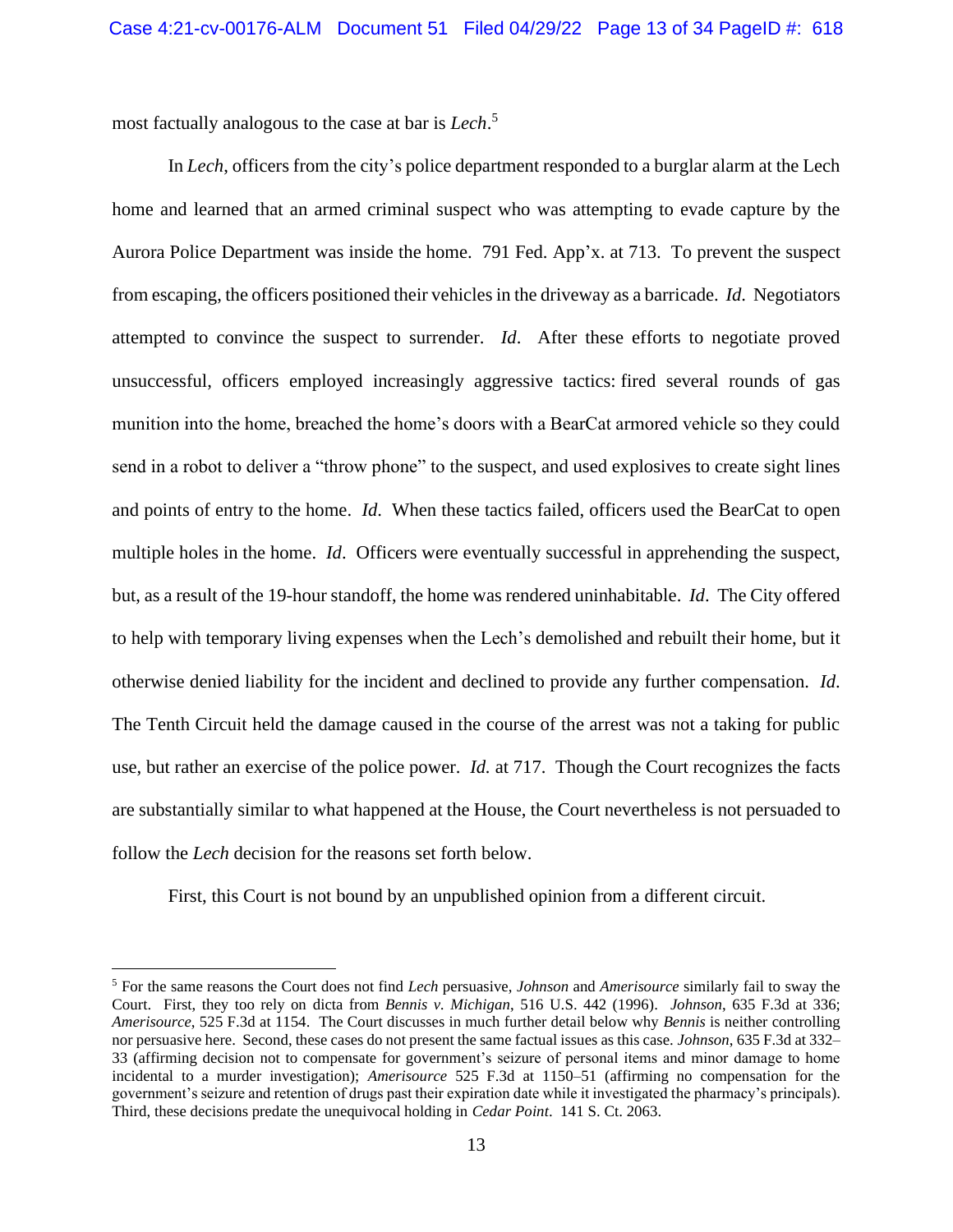Second, and more importantly, *Lech*'s decision rests on an untenable analysis of police power and eminent domain. The Tenth Circuit first held that in the police power context, there is no distinction between physical and regulatory takings, and any taking pursuant to a police power is categorically non-compensable. *Id.* at 717. Second, the Tenth Circuit decided that the destruction of the Lech's home was a valid exercise of the state's police power. *Id.* at 718–19. Accordingly, the Tenth Circuit denied the Lech's takings claim. *Id.* at 719. As to the first part of *Lech*'s holding, the Tenth Circuit relies on the Supreme Court's decisions in *Mugler v. Kansas*, 123 U.S. 623, 668 (1887), and *Bennis v. Michigan*, 516 U.S. 442 (1996). As detailed below, the Court disagrees with the Tenth Circuit's reading of *Mugler* to eliminate any distinction between physical and regulatory takings.

### **i.** *Lech* **Conflates Physical and Regulatory Takings**

The Tenth Circuit characterized *Mugler* as the first time the Supreme Court acknowledged a "hard line between those actions the government performs pursuant to its power of eminent domain and those it performs pursuant to its police power . . . in the context of regulatory takings." *Id.* (quoting *Mugler*, 123 U.S. at 668–69). But the Supreme Court made no such distinction. Indeed, the *Lech* court improperly extended the Supreme Court's purported holding in *Mugler* to physical takings cases, rather than treating physical takings differently than their regulatory counterparts. *Id.* 

It should first be noted that *Mugler* simply denied what would be characterized today as a regulatory takings claim. 123 U.S. at 667–68 (denying the Petitioner's case because it did not implicate as severe an intrusion with private property rights as the one in *Pumpelly v. Green Bay Co.*, 80 U.S. 166, 177 (1871)). However, at the time *Mugler* was decided, a regulatory takings claim did not even exist. *Lucas v. S.C. Coastal Counsel*, 505 U.S. 1003, 1014 (1992) ("Prior to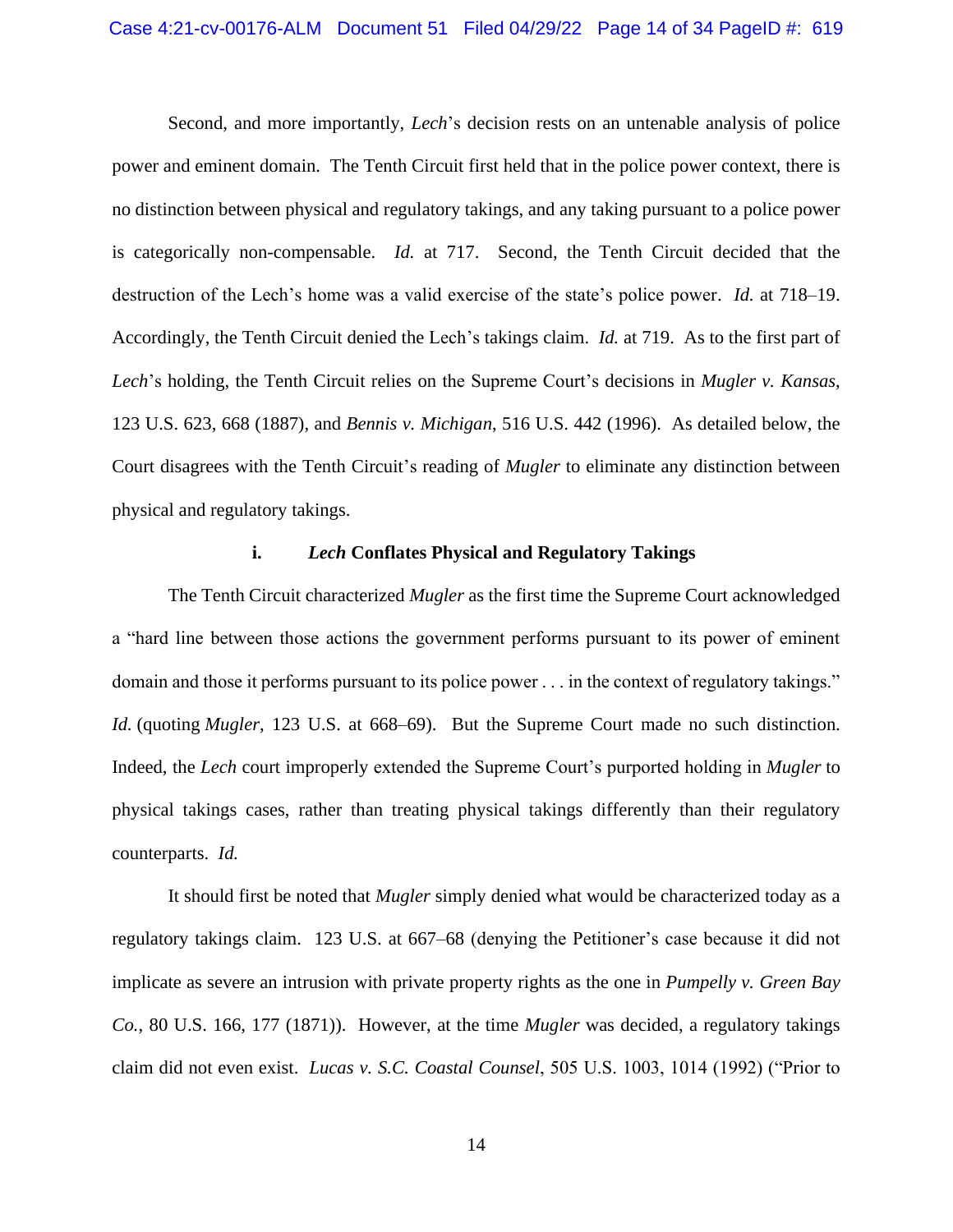Justice Holmes's exposition in *Pennsylvania Coal Co. v. Mahon*, 260 U.S. 393 (1922), it was generally thought that the Takings Clause reached only a direct appropriation of property . . . or the functional equivalent of a practical ouster of the owner's possession."). Yet, *Lech* ignored these important contextual details.

Second, in contrast to the Tenth Circuit's uniform application of *Mugler* to both physical and regulatory takings, the Supreme Court in *Mugler* actually emphasized that regulatory takings and physical takings *should* be treated differently. 123 U.S. at 667–68 (emphasis added). The Supreme Court noted that governmental entities have a broad police power to prohibit individuals from doing that which would be prejudicial to the health, the morals, or the safety of the public." *Id.* at 669. Stated simply, governmental entities have a broad power to regulate in the name of the public good. Indeed, the Supreme Court held when the government is acting for the public good, it should not be "burdened with the condition that the state must compensate such individual owners for pecuniary losses they may sustain, by reason of their not being permitted, by a noxious use of their property, to inflict injury upon the community." *Id.*

This decision is prudent in the regulatory context where enactment of a rule or regulation by a state pursuant to its police powers is likely to have "tangential," "unanticipated," and unquantifiable effects on the private use of property. *Tahoe-Sierra*, 535 U.S. at 324. Moreover, these unquantifiable effects can often be justified by pointing to the benefit to the public good. *Id.*  at 324. That is not the case in the context of physical takings. Emilio R. Longoria, *Lech's Mess with the Tenth Circuit: Why Governmental Entities Are Not Exempt from Paying Just Compensation When They Destroy Property Pursuant to Their Police Powers*, 11 WAKE FOREST J. L. & POL'Y 297, 311 (2021) (criticizing *Lech* and its implications). Physical invasions of property made pursuant to a state's police powers—Baker's case here—are "relatively rare, easily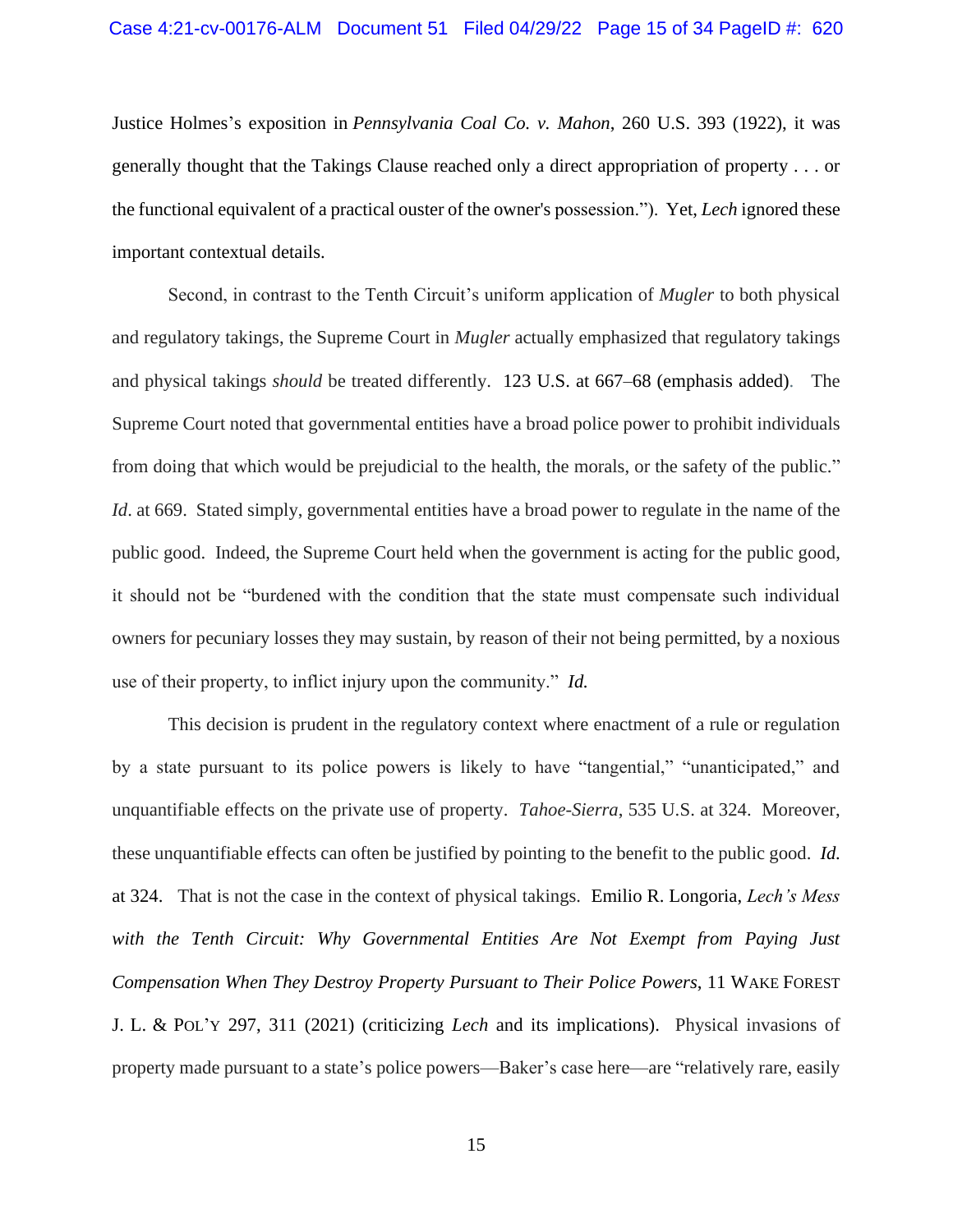identified, and usually represent a greater affront to individual property rights," *Tahoe-Sierra*, 535 U.S. at 324. These physical invasions represent such a greater affront to individual property rights—as compared to regulatory takings—because they often involve an "unoffending property [being] taken away from an innocent owner" with few easily identifiable benefits in return. *Mugler*, 123 U.S. at 669. In such cases, the property owner should be compensated for forfeiting the property for a public use.

Ignoring these key differences, the Tenth Circuit uniformly applied *Mugler*'s distinction between "'the state's power of eminent domain'—under which 'property may not be taken for public use without compensation'—and state's 'police powers'—which are not 'burdened with the condition that the state must compensate [affected] individual owners for pecuniary losses they may sustain'" to both physical and regulatory takings. *Lech*, 791 Fed. App'x at 715, 717 (quoting *Mugler*, 123 U.S. at 668–69). If applied, the Tenth Circuit's interpretation of *Mugler* would work error in cases such as this one, where there is a physical invasion of private property, not a regulatory diminishment of value of property. Compounding this error, the Tenth Circuit then pulled dicta from *Bennis* to bolster its distinction between a non-compensable police power claim and a compensable takings claim.

### **ii.** *Lech* **Improperly Relied on** *Bennis v. Michigan*

*Bennis* involved a Michigan court order for the forfeiture of a car on public-nuisance grounds that was jointly owned by a husband and wife when the husband was caught in the car engaged in sexual activity with a prostitute. 516 U.S. at 443. The wife argued that the forfeiture, as applied to her, was an unconstitutional taking, but the Court disagreed. *Id.* at 452. The Supreme Court stated, "[t]he government may not be required to compensate an owner for property which it has already lawfully acquired under the exercise of governmental authority other than the power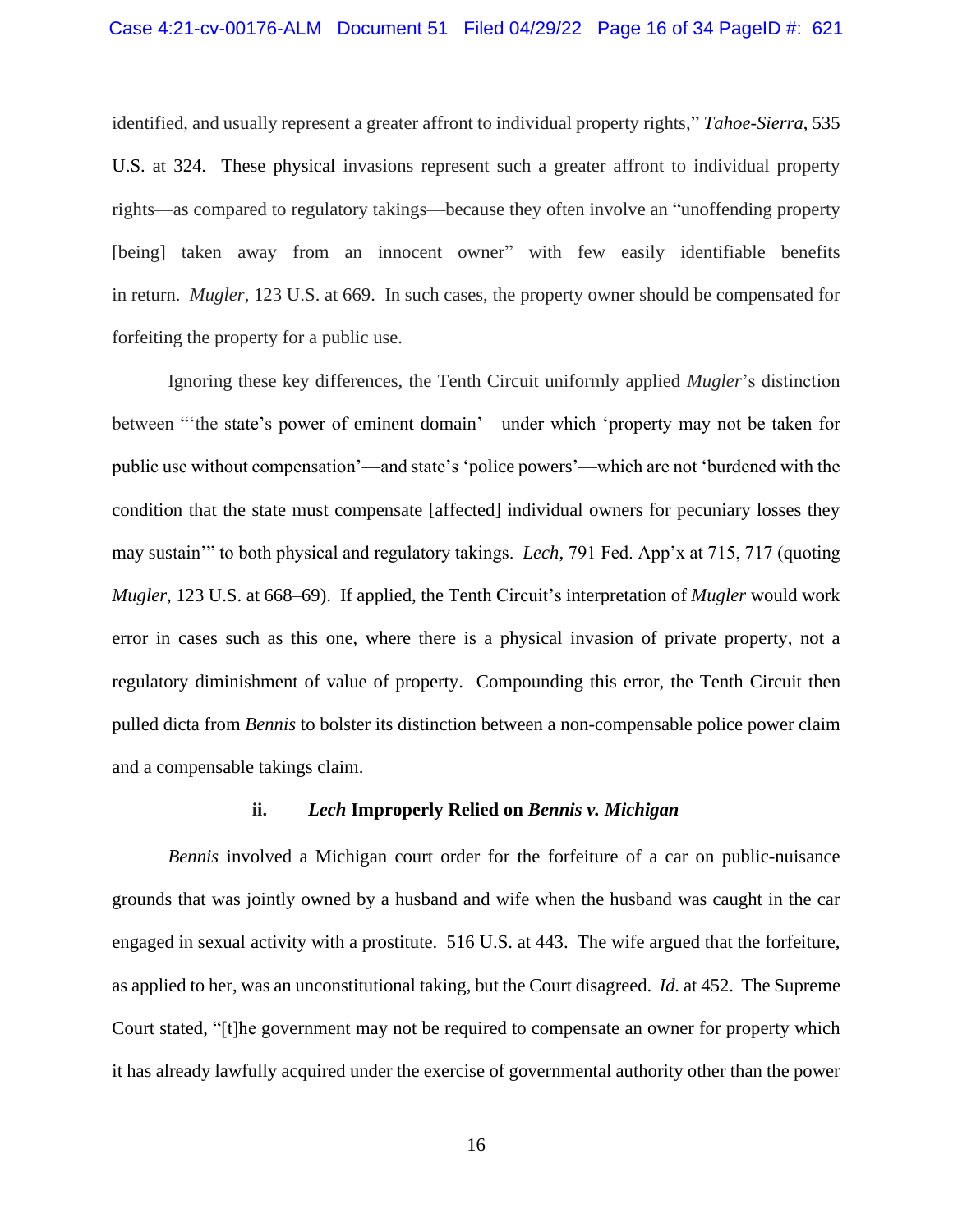of eminent domain." *Id.* at 452. The cases the City points to all relied on that statement when they decided a taking could not occur, even where the government completely destroyed private property.

In total, the segment of the *Bennis* opinion relating to the Fifth Amendment is three sentences long. *Id*. Those three sentences are more accurately described as dicta, as they were not central to the holding. Emilio R. Longoria, *Lech's Mess*, 11 WAKE FOREST J. L. & POL'Y 297, 306 (2021). Accordingly, the sentences in *Bennis* on takings claims are not binding on this Court or any subsequent court. *Obiter dictum*, LEGAL INFO. INST., https://www.law.cornell.edu/wex/obiter\_dictum (last visited April 27, 2022) (noting that dictum is not legally binding).

To begin, the Tenth Circuit's suggestion that this dicta about the Fifth Amendment "implicitly" supports a "distinction" between eminent domain cases and police powers cases in the context of "physical taking[s]," *Lech*, 791 Fed. App'x. 716, overstates the Supreme Court's holding. As Justice Marshall explained in *Cohens v. Virginia*, a case's holding is treated with reverence because "[t]he question actually before the Court is investigated with care, and considered in its full extent." 19 U.S. 264, 399–400 (1821). "Other principles which may serve to illustrate [a case's holding]," like dicta "are considered in their relation to the case decided, but their possible bearing on all other cases is seldom completely investigated." *Id*. This Court thus declines to accord as much weight to *Bennis* as the other circuits. Second, drawing a brightline rule, as the court in *Lech* did and as the City now proposes, also ignores major concerns which guided the *Bennis* decision.

In explaining its holding in *Bennis*, the Supreme Court relied heavily on three Supreme Court forfeiture cases from the nineteenth and early twentieth centuries: *The Palmyra*, 25 U.S. 1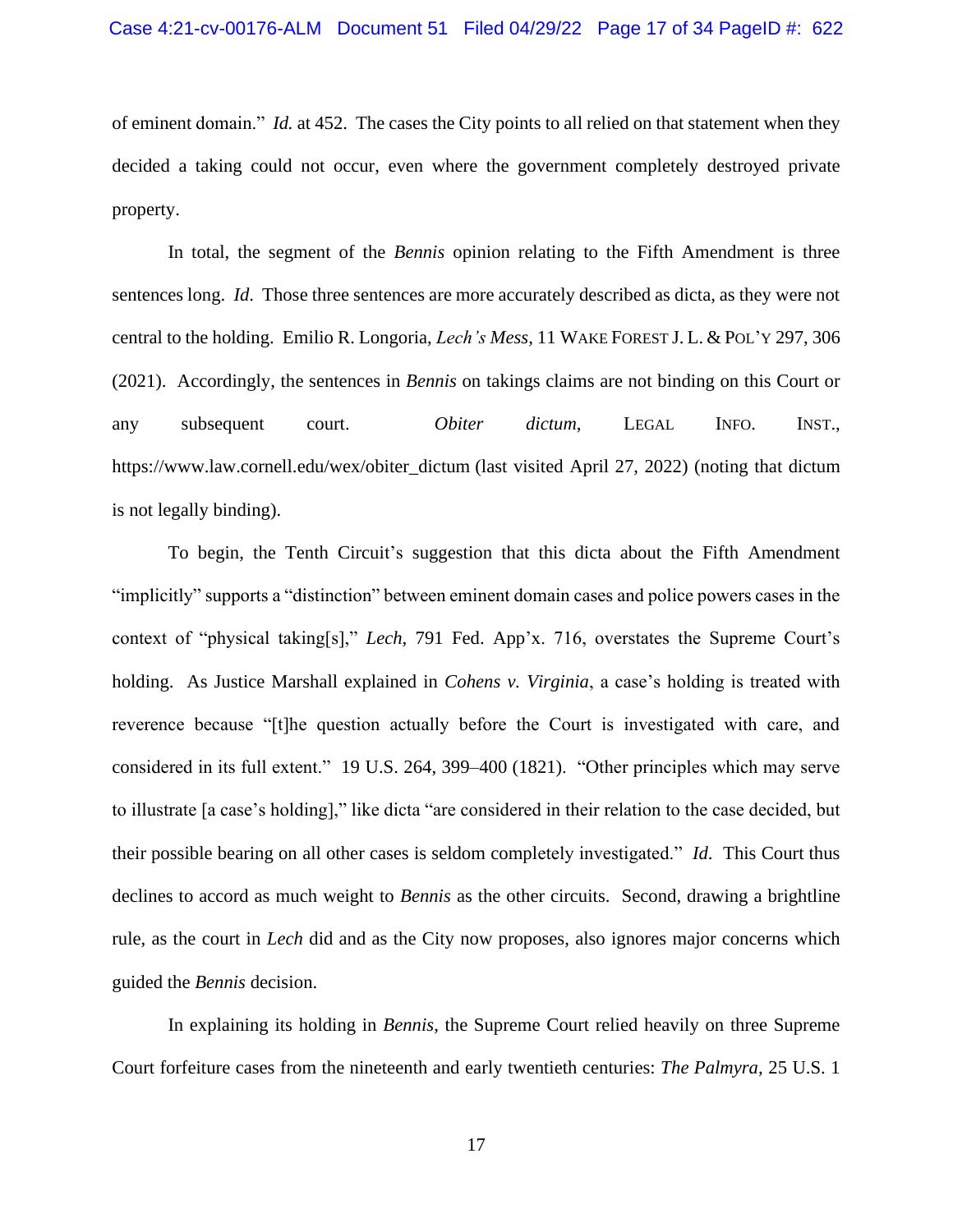(1827); *Dobbins's Distillery v. United States*, 96 U.S. 395 (1877); and *Van Oster v. Kansas*, 272 U.S. 465 (1926)). 516 U.S. at 146–48. In each of these cases, the Supreme Court upheld the uncompensated forfeiture of personal property used in committing a crime. *See The Palmyra*, 25 U.S. at 17–18; *see also Dobbins's Distillery*, 96 U.S. at 401–02; *see also Van Oster*, 272 U.S. at 468. However, the Supreme Court affirmed forfeiture without compensation for four specific reasons, which the court in *Lech* did not consider.

One reason was that the forfeited items presented a threat in and of themselves. *The Palmyra*, 25 U.S. at 8 ("The brig Palmyra is an armed vessel, asserting herself to be a privateer, and acting under a commission of the King of Spain, issued by his authorized officer at the Island of Porto Rico."); *see also Dobbins's Distillery*, 96 U.S. at 396 ("[T]he real and personal property" seized was a distillery and the items necessary to run it, which was illegal at the time); *see also Van Oster*, 272 U.S. at 466 ("vehicle<sup>[]</sup> used in unlawful transportation of liquor"). Second, the forfeited property in each case was entrusted to the criminal perpetrators as part of the criminal enterprise. *The Palmyra*, 25 U.S. at 13 (seizing property of the alleged pirates); *see also Dobbins's Distillery*, 96 U.S. at 396 (seizing real and personal property used to run the still belonged to the alleged criminals); *see also Van Oster*, 272 U.S. at 465–66 (seizing vehicle that owner entrusted to an associate who used it to illegally transport liquor). Third, forfeiting the property achieved "punitive and remedial" goals. *The Palmyra*, 25 U.S. at 15 (forfeiting the vessel served as punishment to the pirates); *see also Dobbins's Distillery*, 96 U.S. at 401–03 (forfeiting the still and its appurtenances served as punishment to the distillers); *see also Van Oster*, 272 U.S. at 465–66 (forfeiting the vehicle served as punishment to the alleged criminal). Finally, the property in question was evidence in the subsequent criminal prosecutions. *See The Palmyra*, 25 U.S. at 8 (the ship was evidence of privateering); *see also Dobbin's Distillery*, 96 U.S. at 396 (the site and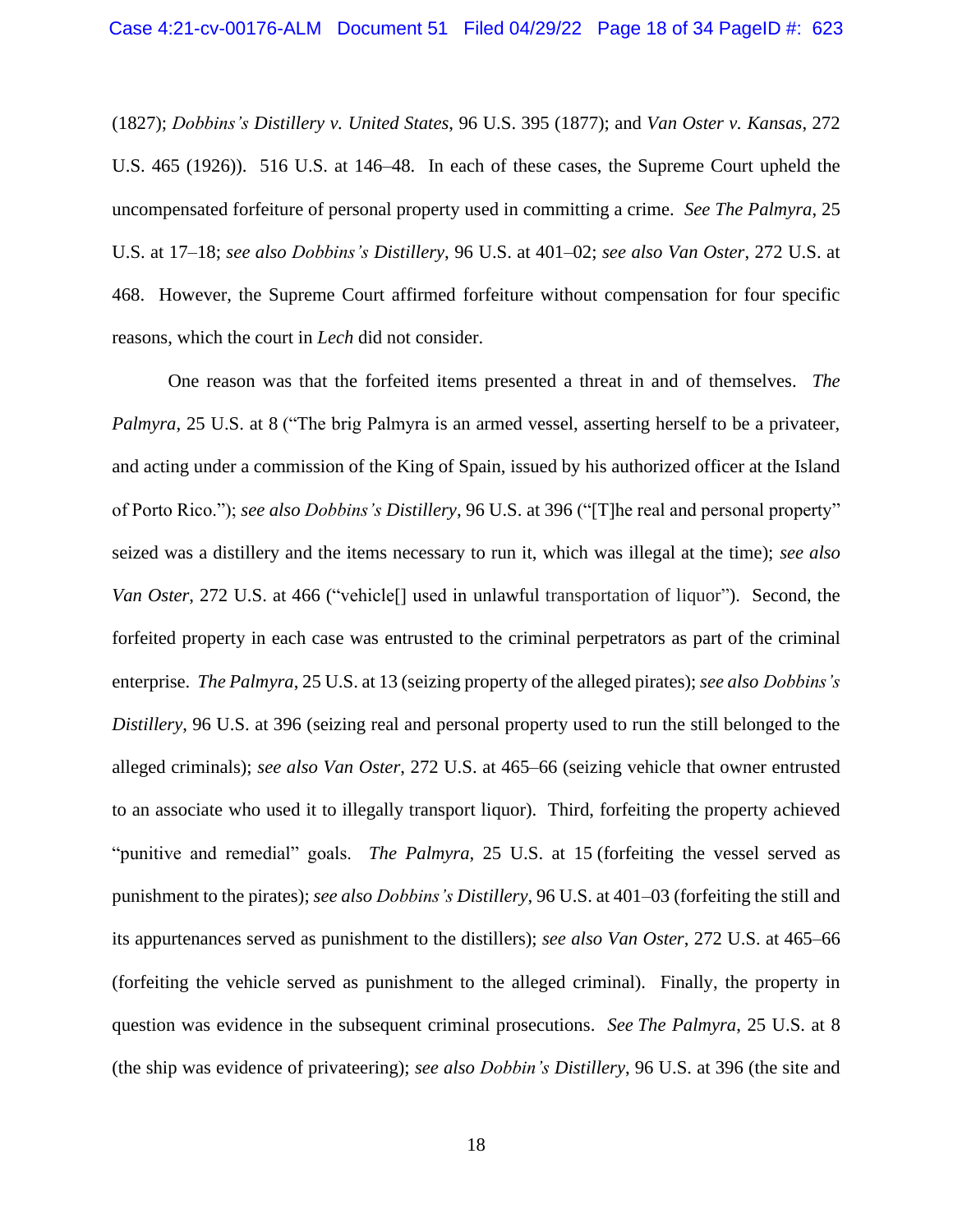tools used to distill were evidence of the crime of illegal production of alcohol); *see also Van Oster*, 272 U.S. at 465–466 (the vehicle was evidence of the crime of illegal transportation of alcohol).

Thus, uncompensated forfeiture in those situations was therefore justified to serve certain policy goals, like the security of property, criminal deterrence, and punishment. Furthermore, *Bennis* emphasized the limits on the government's police power: that any uncompensated forfeiture be proportional to the health, safety, or welfare goals purportedly being achieved by a state. *Bennis*, 516 U.S. at 450–51. Imposing a brightline rule based on three sentences from an otherwise nuanced and detailed opinion would undermine ample Supreme Court caselaw and lead to inconsistent results. Yet that is what the Tenth Circuit did in *Lech*. Once the *Lech* court determined that physical appropriation through some power other than eminent domain is noncompensable, the court then turned to whether the officers destroyed the Lech home pursuant to the government's police power.

# **iii.** *Lech* **Failed to Consider Whether Government Action Taken Pursuant to Police Power Falls Within the Fifth Amendment's Public Use**

The *Lech* court held that when law enforcement causes damage in the course of arresting a fugitive, it does so for the public good pursuant to its police power. 719 Fed. App'x at 718. The analysis ended there, without a determination of whether such action could also be for the public use and therefore within the eminent domain power.

The flaw in the Tenth Circuit's reasoning is that it focuses solely on the scope of the police power. *See* Zachary Hunter, *You Break It, You Buy It—Unless You Have a Badge? An Argument Against a Categorical Police Powers Exception to Just Compensation*, 82 OHIO ST. L.J. 695, 703 (2021). By ending its inquiry upon finding that the actions were taken pursuant to the state's police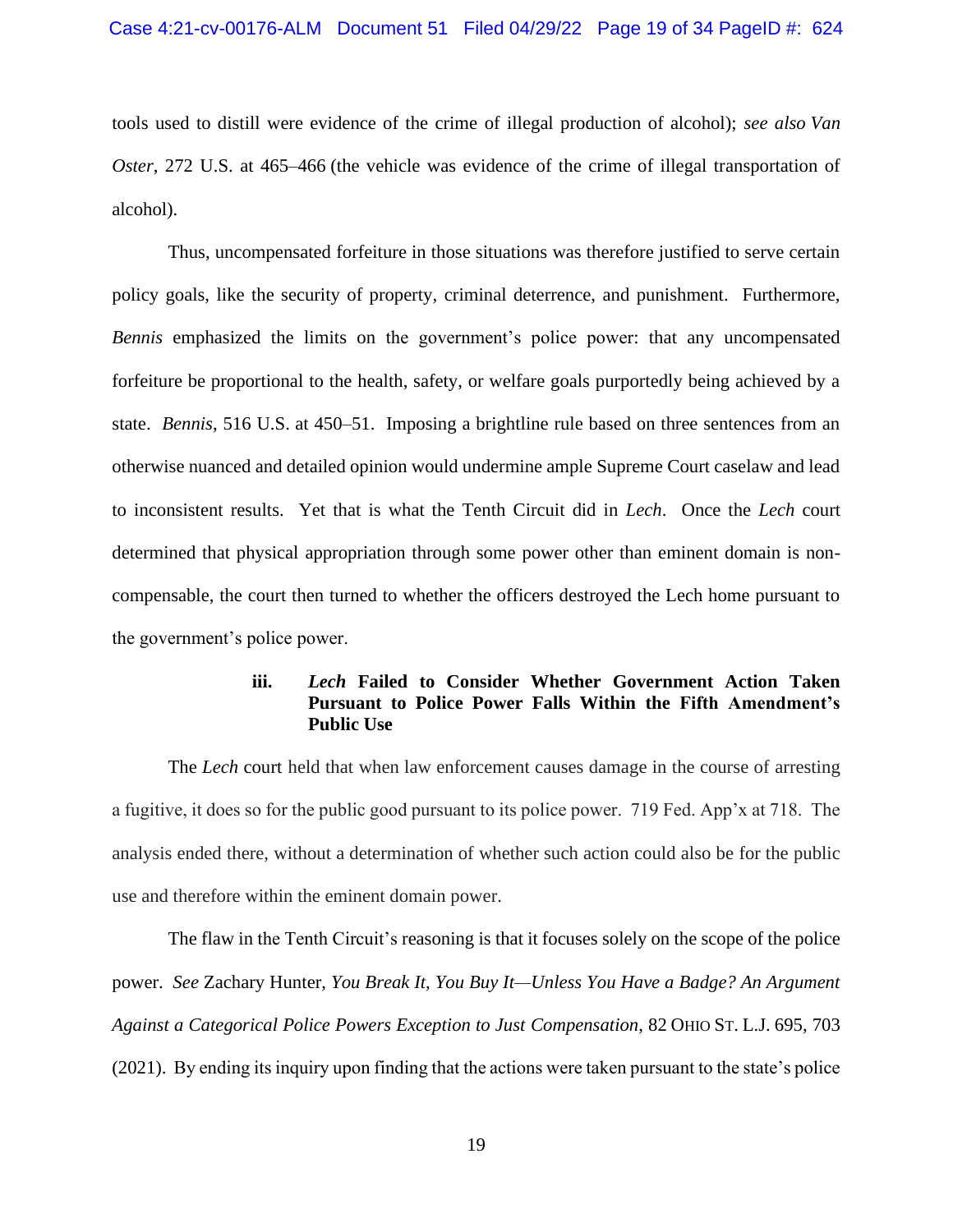powers, the *Lech* court impliedly asserted that the public good and public use categories are mutually exclusive. 719 Fed. App'x at 717 (relying on *Mugler*, 123 U.S. at 669)*.* An assertion that the categories are mutually exclusive, effectively, sets the outer limits of public use somewhere before public good. Zachary Hunter, *You Break It, You Buy It*, 82 OHIO ST. L.J. 695, 703 (2021). However, the Supreme Court has adopted a much broader understanding of public use.

*Kelo v. City of New London*, 545 U.S. 469 (2005), exemplifies the Supreme Court's broad understanding of "public use." In *Kelo*, the city planned to take the plaintiffs' property and then redistribute it to a private pharmaceutical company. *Id.* at 474–75 ("The NLDC intended the development plan to capitalize on the arrival of the Pfizer facility and the new commerce it was expected to attract."). The city claimed that doing so was part of an economic development plan that would revitalize the "economically distressed city." *Id* at 472. The Supreme Court's majority opinion held that the city's actions fell within the scope of public use because the plan was designed to serve a "public purpose." *Id.* at 484. In that case, the Court equated public use with its "broader and more natural interpretation . . . as 'public purpose,'" a concept that is defined broadly and one that provides deference to legislative judgments. *Id*. at 480. This interpretation provides state governments with the ability to directly condemn properties under their power of eminent domain, so long as it will afford any appreciable benefits to the community's welfare—a concept within the purview of a state's police powers. *Id*. at 483–85 (concluding, based on precedent, that the concept of public welfare is within public purpose and that appreciable benefits to the community serves such a purpose).

Similarly, over two decades earlier, the Supreme Court in *Hawaii Housing Authority v. Midkiff*, made explicit that "[t]he 'public use' requirement is . . . coterminous with the scope of a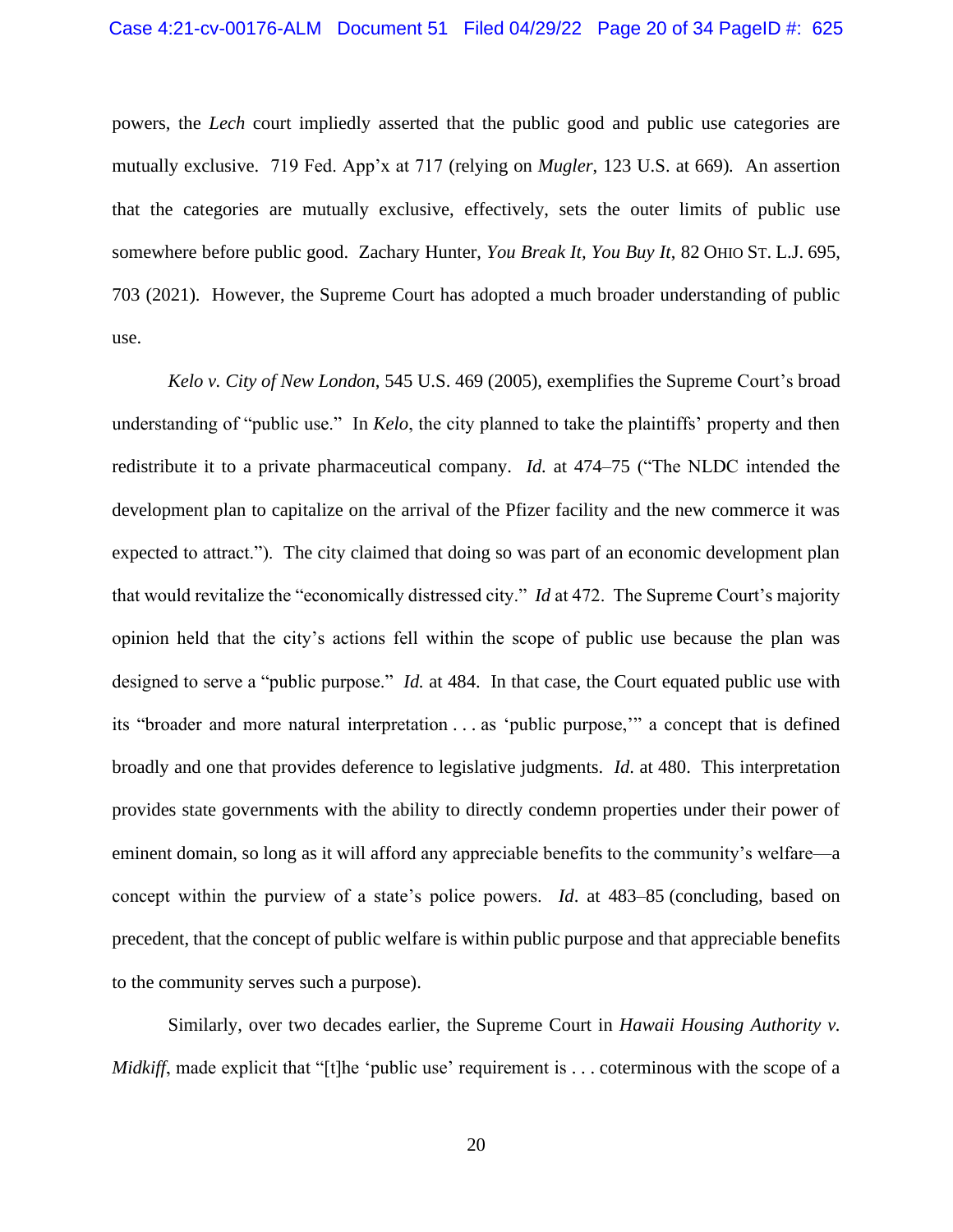sovereign's police powers." 467 U.S. 229, 240 (1984). This holding meant that "whatever the state may legitimately achieve through its power to regulate property under the police power, it may instead choose to do through the power to take property through eminent domain." JOSEPH WILLIAM SINGER, BETHANY R. BERGER, NESTOR M. DAVIDSON & EDUARDO MOISÉS PEÑALVER, Property Law: Rules, Policies, and Practices 1503 (Rachel E. Barkow et al. eds., 7th ed. 2017).

*Hawaii Housing* relied on principles derived in *Berman v. Parker*. 467 U.S. at 239. In *Berman*, the Supreme Court noted that to assess whether an act serves a public purpose, it deals with "what traditionally has been known as the police power." *Berman*, 348 U.S. at 26. Once such act is within that authority, the right to realize it through the exercise of eminent domain is clear. *Id*. at 33. Thus, the Supreme Court has made clear, since 1954, that the phrase "public use" is to be interpreted expansively and in a manner that is coterminous with a state's police power. *Haw. Housing*, 467 at U.S. 240 (citing *Berman*, 348 U.S. at 33). This interpretation allows the government to take properties in a wide variety of circumstances. *See Kelo*, 545 U.S. at 472–81. Thus, the narrow holding in *Lech* that support's the City's position is incongruent with Supreme Court precedent. Furthermore, when the implications of both a narrow and broad definition of public use are combined, the ramifications have the potential to undermine takings law altogether. Particularly in a case such as this one.

"If government was exempt from paying just compensation every time it exercised the police power, there would never be just compensation; the exception would swallow the rule." J.P. Burleigh, *Just Compensation and the Police Power*, U. CIN. L. REV. (Apr. 8, 2020), https://uclawreview.org/2020/04/08/just-compensation-and-the-police-power/. Consider the following scenario: A state decides that it would like to directly condemn a piece of private property. Given the Supreme Court's expansive definition of public use, the state can directly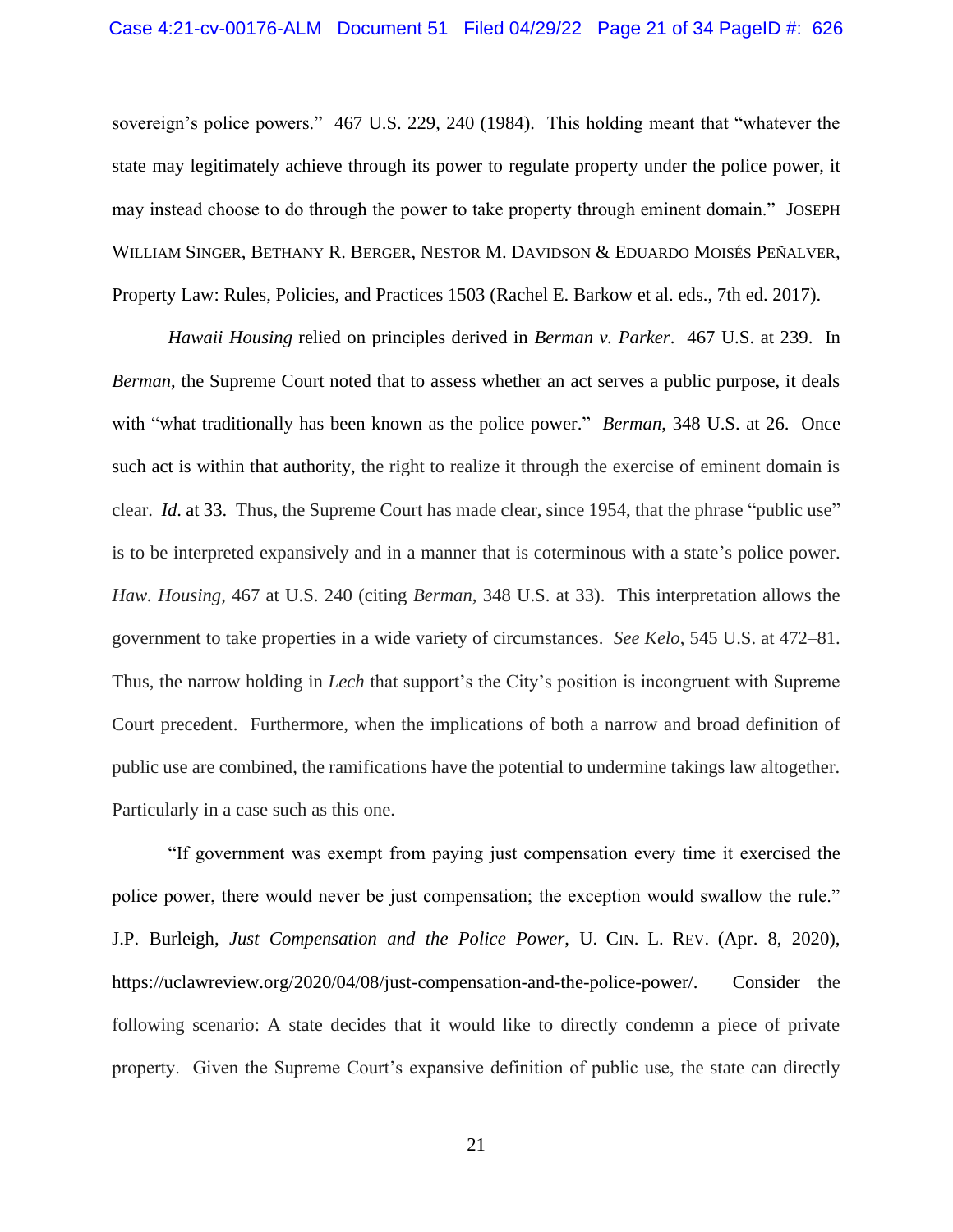condemn the property so long as they cite to a purpose that falls within its police powers, as such powers are coterminous with public use. Zachary Hunter, *You Break It, You Buy It*, 82 Ohio St. L.J. 695, 706 (2021). This will allow the state to satisfy the Fifth Amendment's public use requirement. *Id*. Nevertheless, in the same case, the state can also claim that they are immunized from takings liability, as under the categorical police powers exception, it is not required to provide just compensation. Thus, the private landowner is left with a scenario where it both loses its property and receives nothing in return, given the conflicting definitions of "public use." Not only is such a result fundamentally unfair, but it is also inconsistent with the Supreme Court's Takings Clause jurisprudence.

"This prohibition against ad hoc inquiries into whether a government's use of its police powers effected a taking will create a fundamental shift in how we interpret the Takings Clause." Emilio R. Longoria, *Lech's Mess*, 11 WAKE FOREST J. L. & POL'Y 297, 322 (2021). Consider what would have happened had the brightline holdings the City relies on in *Amerisource*, *Johnson*, and *Lech* applied to various historic Supreme Court cases, using *United States v. Pewee Coal Co.*, 341 U.S. 114 (1951), as an example. In *Pewee*, the United States used its police powers to take over operations of a coal mine whose workers had recently gone on strike. *Id*. at 114. The government argued that had it not taken action, the strikes might have curtailed coal production, thus impacting other war industries dependent on the mines. *Id*. at 115–16. Although the government's operation of these private mines was clearly authorized under the government's police powers, the Supreme Court nevertheless held that these actions effected a taking. *Id*. But, according to the City, the Supreme Court was wrong.

More importantly, were this rule applied here, Baker's constitutional protections under the Fifth Amendment would disappear. It cannot be the case that public good could be done at the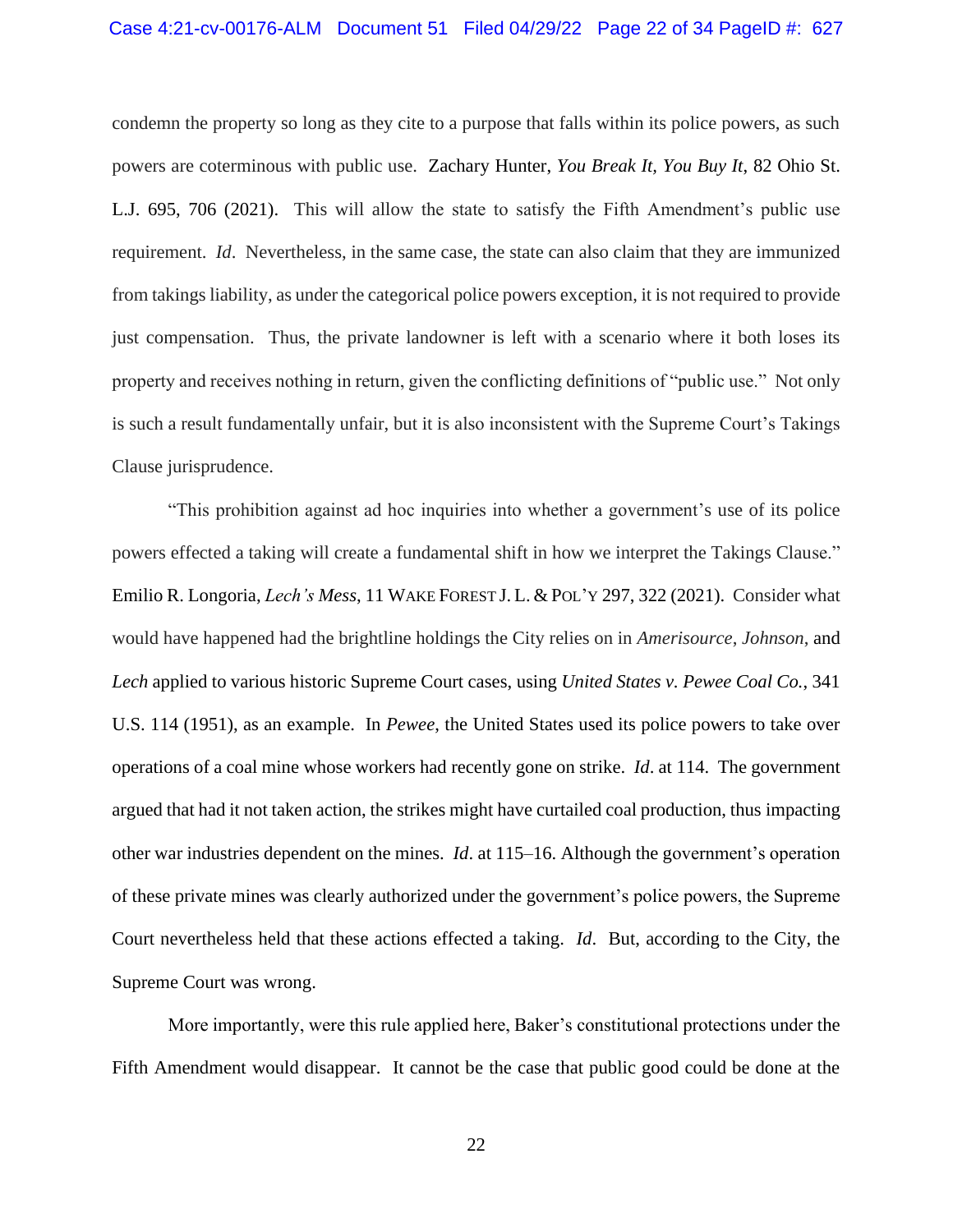#### Case 4:21-cv-00176-ALM Document 51 Filed 04/29/22 Page 23 of 34 PageID #: 628

cost of the individual. When the Court reads the decisions in *Lech*, *Johnson*, and *Amerisource*, the Court is left with one question: "What is more terrifying: the fact that the government would have to pay a just amount for the property it destroys pursuant to its police powers, or that it would be exempt from paying a dime, regardless of the motivations behind its actions?" Emilio R. Longoria, *Lech's Mess*, 11 WAKE FOREST J. L. & POL'Y 297, 306 (2021).

The brightline rule the City advocates for undermines the Supreme Court's characterization of its own caselaw as "provid[ing] no support" for an approach that would "essentially nullify . . . limits to the noncompensable exercise of the police power." *Lucas*, 505 U.S. at 1026; *see also First Eng. Evangelical Lutheran Church of Glendale v. Cnty. of L.A.*, 482 U.S. 304, 315 (1987) ("[G]overnment action that works a taking of property rights necessarily implicates the constitutional obligation to pay just compensation.") (internal quotations omitted).

#### **3. Conclusion**

The Supreme Court has repeatedly stated that the Takings Clause prevents the government from "'forcing some people alone to bear public burdens which, in all fairness and justice, should be borne by the public as a whole.'" *Penn Central*, 438 U.S. at 123 (quoting *Armstrong*, 364 U.S. at 49). The Supreme Court has also articulated a *per se* rule that applies here: in the case of physical appropriations by the government, the government must pay for what it takes. *Cedar Point*, 141 S. Ct. at 2071. The Court is not persuaded to deviate from physical takings jurisprudence "as old as the Republic," *Tahoe-Sierra*, 535 U. S. at 322, especially considering the decisions the City relies on cherry-picks dicta from *Bennis* to produce a rule that undermines decades of Supreme Court Takings precedent. Thus, the Court does not find that the total destruction of private property pursuant to the government's exercise of its police power is categorically non-compensable under the Fifth Amendment. Rather, as the Supreme Court makes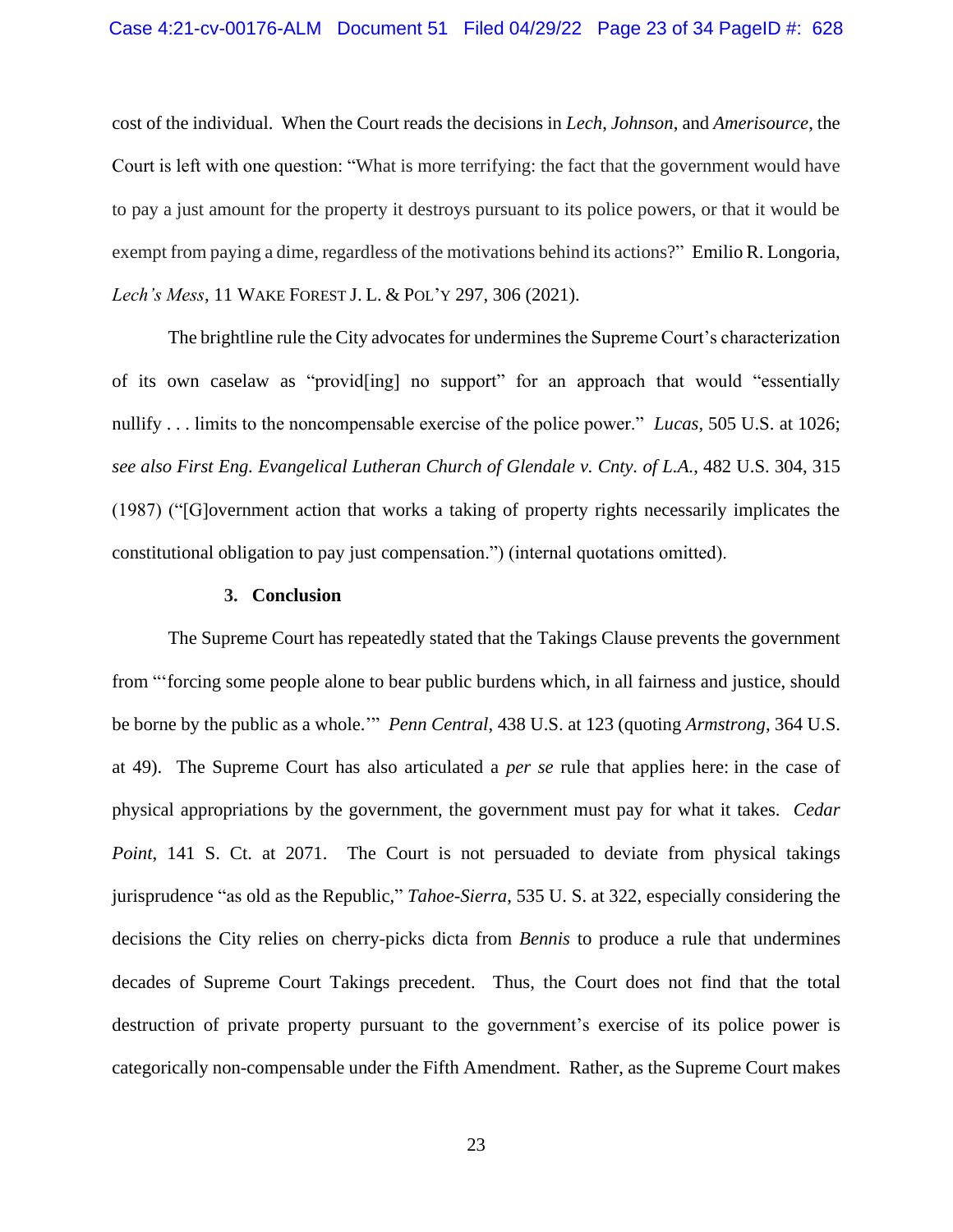clear, takings claims typically turn on fact-specific inquiries. *See Penn Cent.*, 438 U.S. at 124.

### **B. Takings Clause Analysis**

"[A] [t]akings [c]lause violation has two necessary elements. First, the government must take the property. Second, it must deny the property owner just compensation." *Knick*, 139 S. Ct. at 2181 (Kagan, J., dissenting) (citing *Horne v. Dep't of Agric.*, 569 U.S. 513, 525–26 (2013)). But "not every destruction or injury to property by governmental action has been held to be a 'taking' in the constitutional sense"; difficulty exists in "trying to draw the line between what destructions of property by lawful governmental actions are compensable 'takings' and what destructions are 'consequential' and therefore not compensable." *Armstrong*, 364 U.S. at 48 (collecting cases). Here, no one contests the lawfulness of the officers' actions. The issue is the nature of the invasion. *See Cress*, 243 U.S. at 328 ("[I]t is the character of the invasion, not the amount of damage resulting from it, so long as the damage is substantial, that determines the question whether it is a taking.").

As a starting point, damage resulting from government action does not constitute a taking if it is "strictly consequential" or incidental to the government's action. *Chicago, B. & Q. Ry. Co. v. Illinois*, 200 U.S. 561, 593–94 (1906) ("If the injury complained of is only incidental to the legitimate exercise of governmental powers for the public good, then there is no taking of property for the public use, and a right to compensation, on account of such injury, does not attach under the Constitution."). In *Bedford v. United States*, the Supreme Court affirmed the decision of the lower court denying compensation. 192 U.S. 217, 225 (1904). There, riparian landowners on the Mississippi River sued the United States for the erosion and flooding of their lands allegedly caused by government works upriver. *Id.* at 223. The work consisted of a revetment built along one bank of the river, which did not change the course of the river but operated only to maintain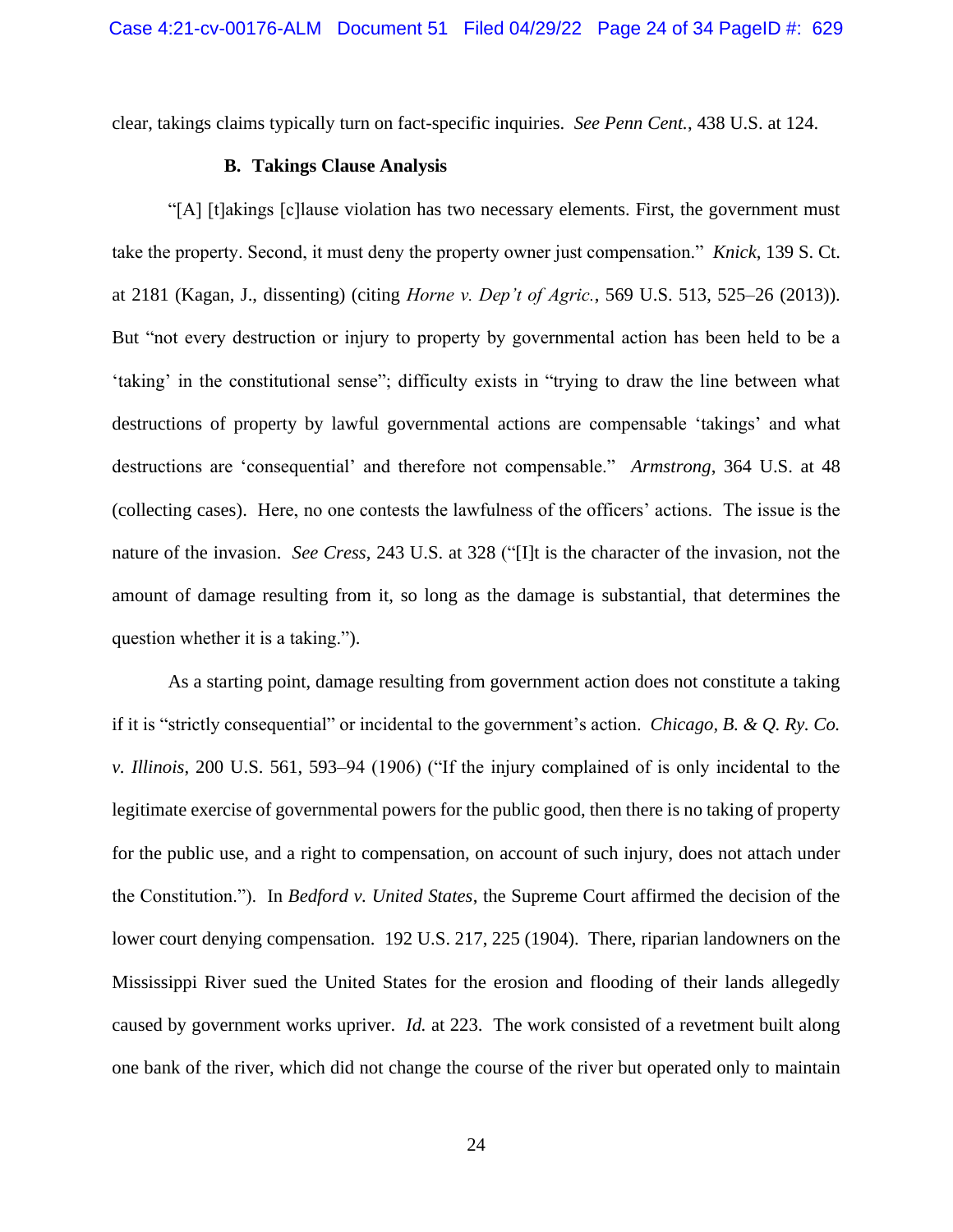the current course of the river. *Id*. If the revetment had not been built, the river would have continued to widen toward the Louisiana bank of the river. *Id*. The Supreme Court reasoned: "In the case at bar the damage was strictly consequential. It was the result of the action of the river through a course of years." *Id.* at 225.

By contrast, in *United States v. Causby*, the Court found that frequent overflights by lowflying United States military aircraft resulted in a taking because the flights deprived the property owner of the customary use of his property as a chicken farm. 328 U.S. 256, 266 (1946). The Court emphasized: "[T]he damages were not merely consequential. They were the product of a direct invasion of respondents' domain." *Id*. Similarly, in *Cress*, the government raised the water of the Cumberland river above its natural level through the operation of a lock and dam, so that lands not normally invaded were subjected permanently to frequent overflows. 243 U.S. at 318. This action reduced the property value in half. *Id*. The findings made it plain that it was not a case of temporary overflow or of consequential injury but a condition of "permanent liability to intermittent but inevitably recurring overflows" and it was held that such overflowing was a direct invasion, amounting to a taking. *Id.* at 328.

In a similar vein to the determination of whether damage to property is a direct result of government action, another key consideration to the takings inquiry "is the degree to which the invasion is intended or is the foreseeable result of authorized government action." *Ark. Game and Fish*, 568 U.S. at 39 (citing *John Horstmann Co. v. United* States, 257 U.S. 138, 146 (1921)). *Horstmann* involved the government's diversion of water from one watershed to another, resulting in a general increase in ground water level and a 19-foot increase in two lakes (whose water levels had not fluctuated more than two feet in 29 years). 257 U.S. at 142–43. The plaintiffs claimed that this flooding and groundwater-level increase destroyed the value of their property. *Id.* at 143. The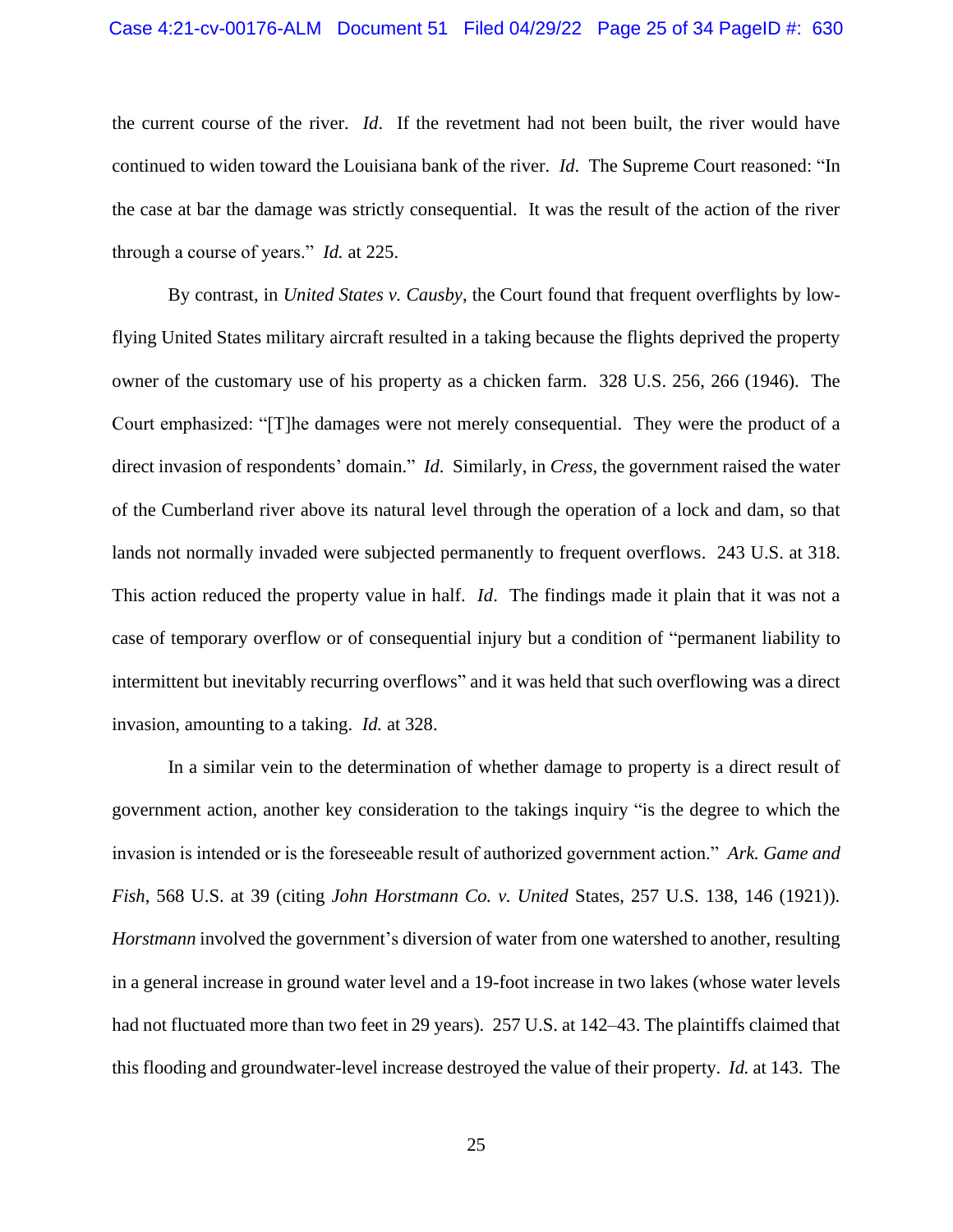Supreme Court denied just compensation because it determined that the government could not have foreseen the plaintiff's subsequent alleged loss. *Id*. at 146–47.

*Keokuk & Hamilton Bridge Co. v. United States*, 260 U.S. 125 (1922), provides another example of damage to property that does not amount to a taking because it was neither intentional nor foreseeable. There, the government blasted the bed of a stream on the side of a privatelyowned pier, causing portions of the pier to break off and fall into the water. *Id*. at 126. Justice Holmes, writing for the Supreme Court, stated that there might have been a taking if the government had deliberately inflicted the damage to property. *Id*. at 126. However, "this [was] an ordinary case of incidental damage which if inflicted by a private individual might be a tort but which could be nothing else. In such cases there is no remedy against the United States." *Id*. at 127.

The Court also finds *Sanguinetti v. United States*, 264 U.S. 146 (1924) instructive here. In *Sanguinetti*, the government constructed a canal to connect a slough and a river. 264 U.S. at 146. The claimant's land was positioned between the slough and the river above the canal. *Id*. The year after the canal's construction, a "flood of unprecedented severity" caused the canal to overflow onto the claimant's land; less severe flooding and overflow occurred in later years. *Id.* at 147. The Court held there was no taking. *Id.* at 149. "This outcome rested on settled principles of foreseeability and causation." *Ark. & Game*, 568 U.S. at 34. The Court emphasized that the Government did not intend to flood the land or have "any reason to expect that such [a] result would follow" from construction of the canal. *Sanguinetti*, 264 U.S. at 148. "It was not shown that the overflow was the direct or necessary result of the structure; nor that it was within the contemplation of or reasonably to be anticipated by the Government." *Id*. at 149–50.

Accordingly, the principles derived from these cases guide the Court's decision in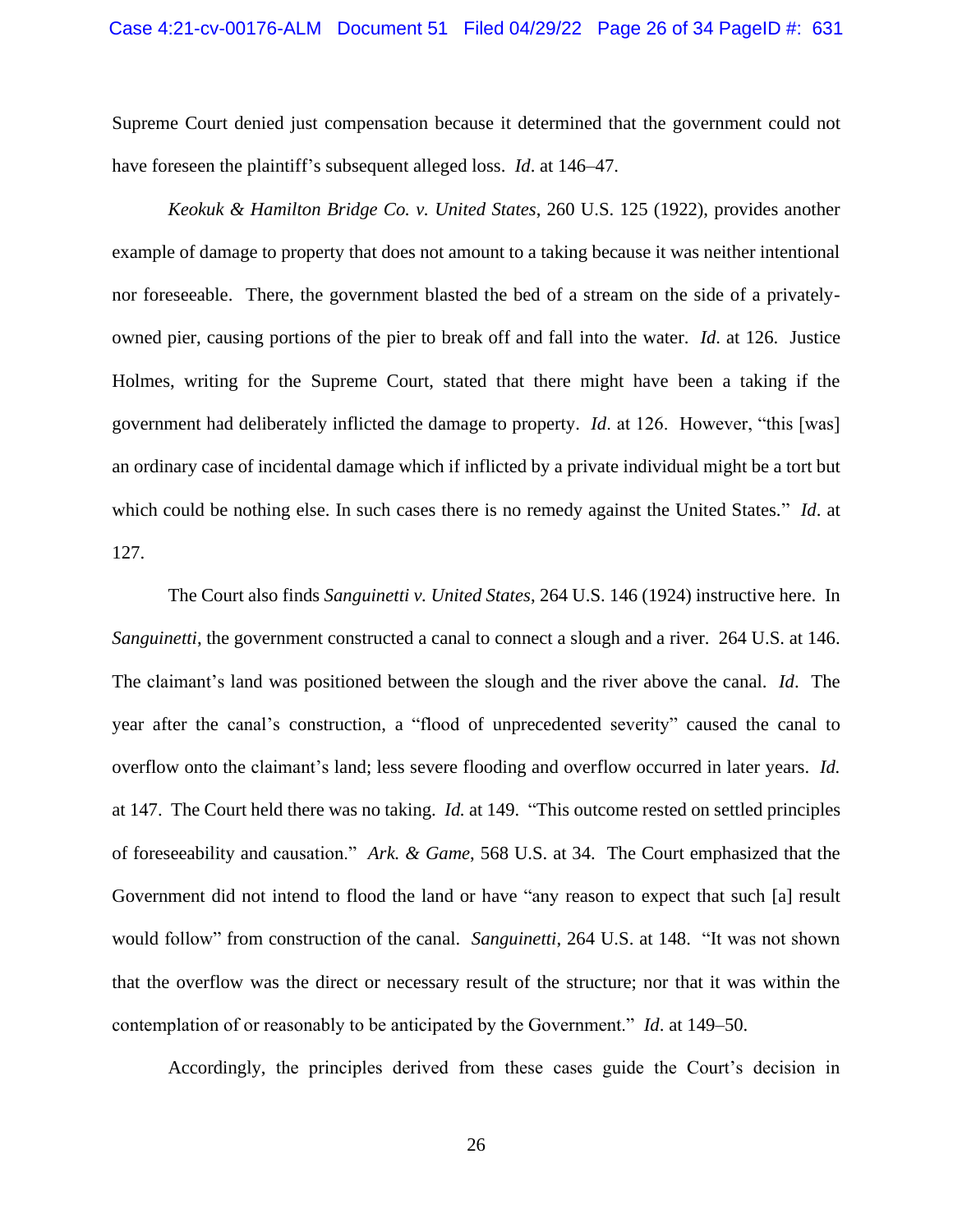determining the nature of the Department's invasion. *See Cress*, 243 U.S. at 328*.* As such, if the destruction of the House was a direct result of the government's conduct, and that result was intentional or foreseeable, then the Department's conduct amounts to a taking. such conduct intentionally or foreseeably caused the destruction. Further, having already determined the police power and eminent domain power may co-exist, the Court finds helpful the Fourth Circuit's decision in *Yawn v. Dorchester County*, which demonstrates how this inquiry functions in the police power context. 1 F.4th 191 (2021).

In *Yawn*, the local government planned an aerial mosquito-spraying operation, prior to which the government "issued a press release . . . to numerous media outlets, including local television stations, newspapers, radio stations, and social media platforms" informing citizens of the plans and warning they take precautionary measures. *Id.* at 193. The pilot undertaking the operation had a map of all known beehives in the area "to determine when to turn off the sprayer during the flight" in an effort to avoid the bees. *Id.* Identical mitigation efforts had been previously successful—but this time, the communication efforts did not reach two of the beekeepers. *Id.* When the pesticide spray killed a number of these keepers' bees, the keepers brought suit alleging a Fifth Amendment taking. The Fourth Circuit analyzed whether the death of the appellants' bees was the intended or foreseeable result of the aerial pesticide spray—and ultimately concluded it was not. For one, the government had issued a press release warning citizens to take precautionary measures. *Id.* at 195–96. Additionally, the government itself took measures to avoid spraying the pesticide over areas marked as beehive zones. *Id.* at 196. Because these efforts had previously worked, it was not foreseeable that they would fall short on this particular occasion. *Id.* 

Turning now to the case at bar, the Court finds in this case that the destruction to Baker's home was intentional and foreseeable. Baker provided an abundance of evidence establishing that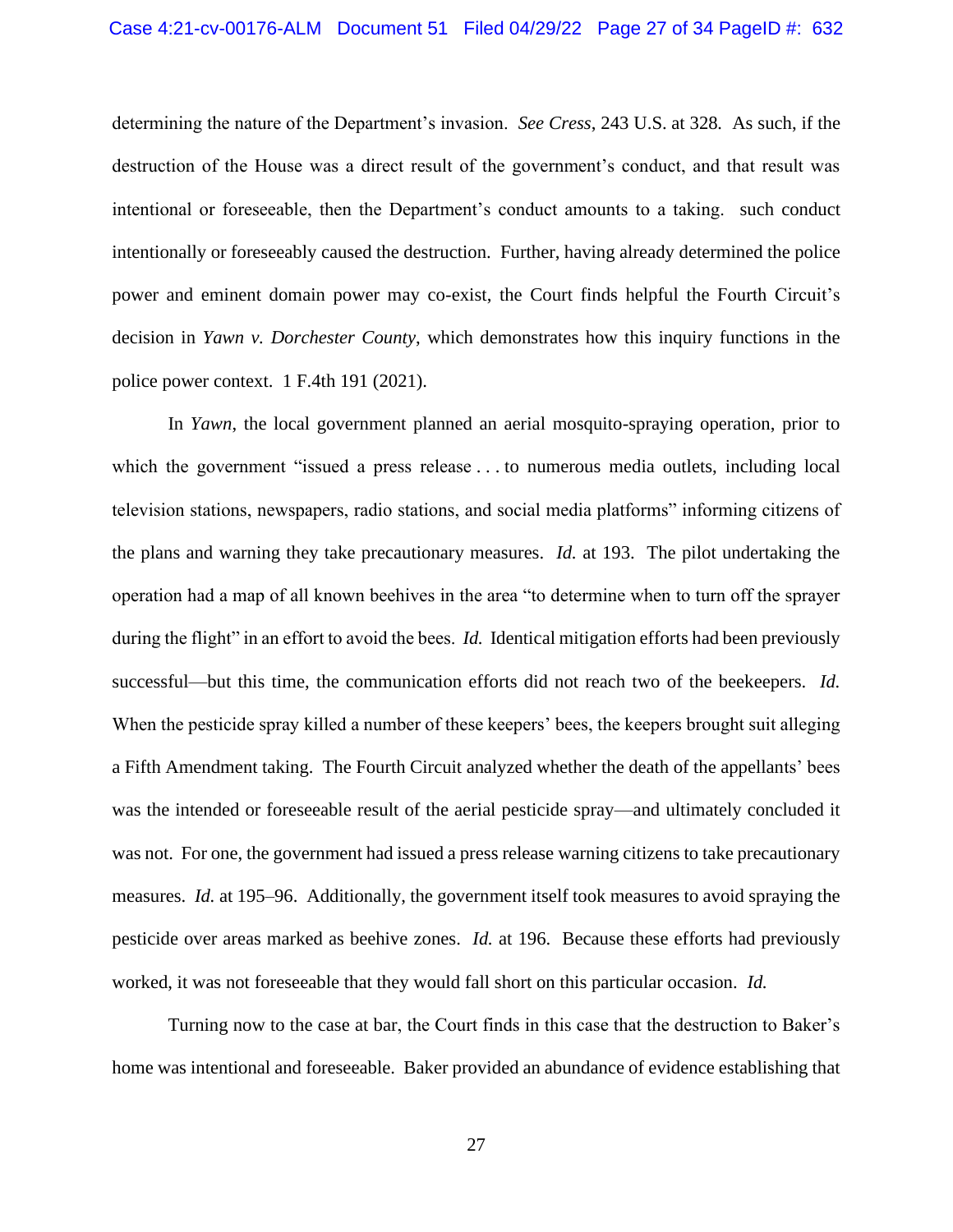Department officers, among other things: (1) stormed the House; (2) broke windows; (3) knocked down the garage door; (4) knocked down the backyard fence; and (5) fired dozens of explosive tear gas cannisters into the home. Such actions were intentional, even if the Department's motives were to secure a threat to public safety.<sup>6</sup> The City itself indicates "the [Department] dr[ew] up plans" before busting into Baker's home to apprehend Little (Dkt. #6 at p. 22). As Baker notes, "if for some reason the [H]ouse did not sustain damage . . . then the [Department's] plan necessarily would have failed" (Dkt. #9 at p. 12). The resulting damage, therefore, can hardly be considered "incidental consequence[s] of the City's actions" (Dkt. #6 at p. 27). Like *Causby*, the damage to the House was "the product of a direct invasion" of Baker's domain. 328 U.S. at 266.

Even if the government did not intend to damage Baker's property, it was foreseeable that such damage would result when Department officers stormed the House, broke windows, knocked down the garage door, rammed down the backyard fence with a tank-like vehicle, and fired dozens of explosive tear gas cannisters into the home without a degree of certainty that such actions would cause damage to the property. *See Chicago B. & Q.*, 200 U.S. at 593–94. In *Bedford*, the object of the construction was to prevent the navigable channel of the river from receding farther from the city located on the opposite bank from the land at issue. 192 U.S. at 218. The government was blasting the riverbed in *Keokuk* to deepen the river channel to permit the passage of vessels. 260 U.S. at 126. Finally, in *Sanguinetti*, government engineers constructed a canal below the landowner's property to help carry away water, but after floods of unprecedented severity, the capacity of the canal proved to be insufficient and overflowed onto the landowner's property. 264

<sup>&</sup>lt;sup>6</sup> It is crucial to this analysis that intention not be conflated with motive. One can intend a specific action but have varying degrees of motive. Homicide in criminal law provides an example. One can intend to shoot someone for a number of reasons, including to exact unlawful revenge or to lawfully defend oneself. Both are intentional, but the motives differ drastically. Similarly, in the context of intentional torts, the tort of battery does not require an intent to injure. Rather, one must merely intend an offensive touching. Here, the relevant inquiry is whether the destruction of the House was intentional and foreseeable—not whether the motive of the Department's officers was to destroy the House.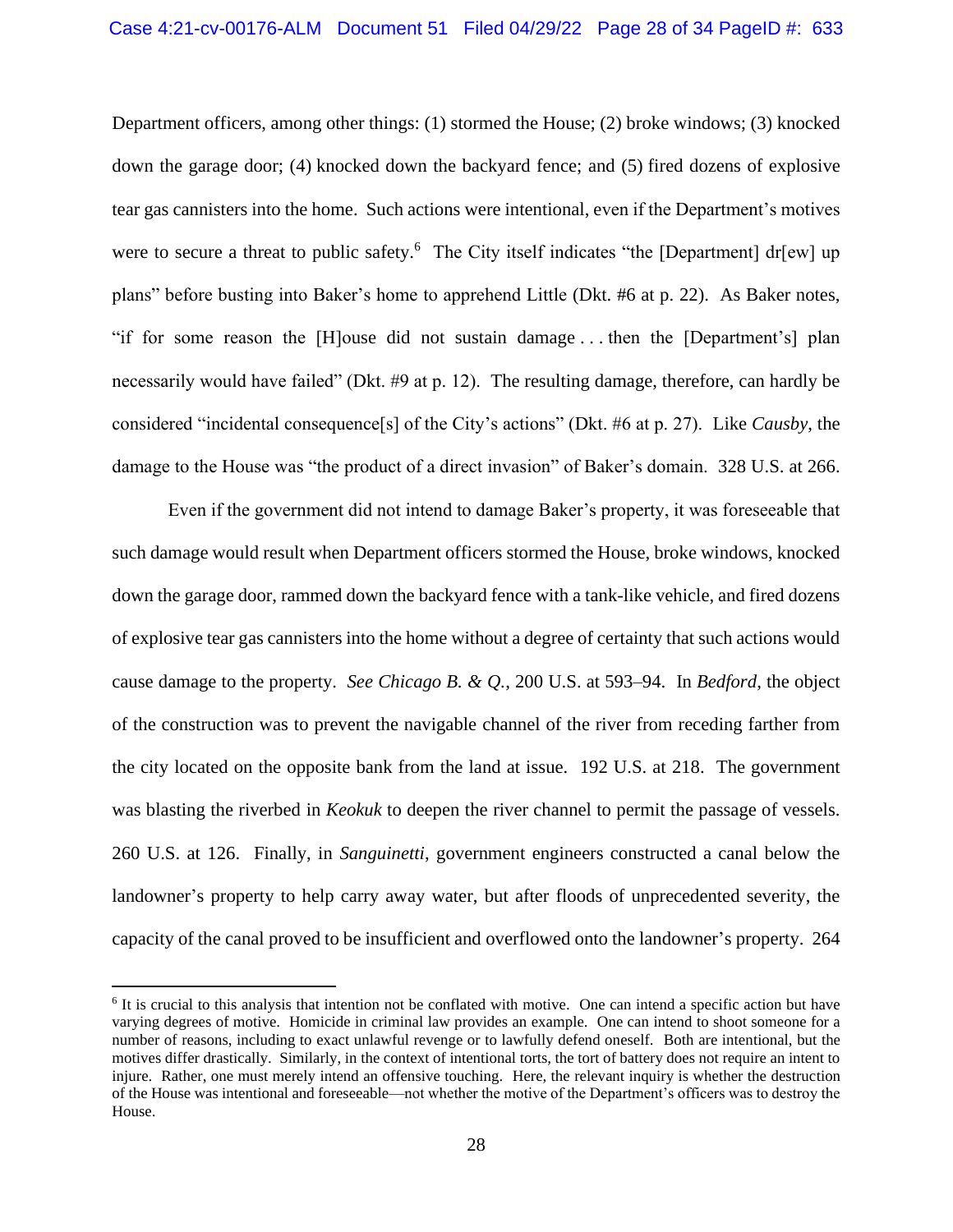U.S. at 147. The overflow was the result of the flood, not the canal itself. *Id*. In contrast to these examples, the object of the destruction of the House was the apprehension of Little, and such destruction was a direct result of the officers' actions.

Thus, the first element of a takings clause violation has been established. *Knick*, 139 S. Ct. at 2181. The government took Baker's property through the total destruction of the House in its pursuit to apprehend an armed fugitive.

The government must also deny the property owner just compensation in order to succeed on a takings claim. *Knick*, 139 S. Ct. at 2181. No one denies the City denied Baker any compensation—let alone *just* compensation. Therefore, the second prong is met. *Id.* Baker has sufficiently established that the City took her property without just compensation in violation of the Fifth Amendment. The City has not shown that there is a genuine issue of material fact that would affect a finding of liability. Therefore, the City is liable under the Fifth Amendment as a matter of law. The Court will next dispose of the City's remaining argument on Baker's takings claim.

#### **C. Section 1983**

Generally, a plaintiff seeking to establish liability under § 1983 must show that: (1) an official policy or custom, (2) promulgated by the municipal policymaker, (3) was the moving force behind the violation of a constitutional right. *Piotrowski v. City of Hous.,* 237 F.3d 567, 578 (5th Cir. 2001) (citing *Monell v. Dep't of Social Servs.,* 436 U.S. 658, 694 (1978) (requiring a plaintiff to show that a protected right was violated by the execution of the municipality's policy or custom in order to establish § 1983 liability against the municipality)); *see also Culbertson v. Lykes*, 790 F.3d 608, 628 (5th Cir. 2015). The City argues Baker cannot establish municipal liability under § 1983. Indeed, Baker's motion does not even mention these § 1983 requirements. However, in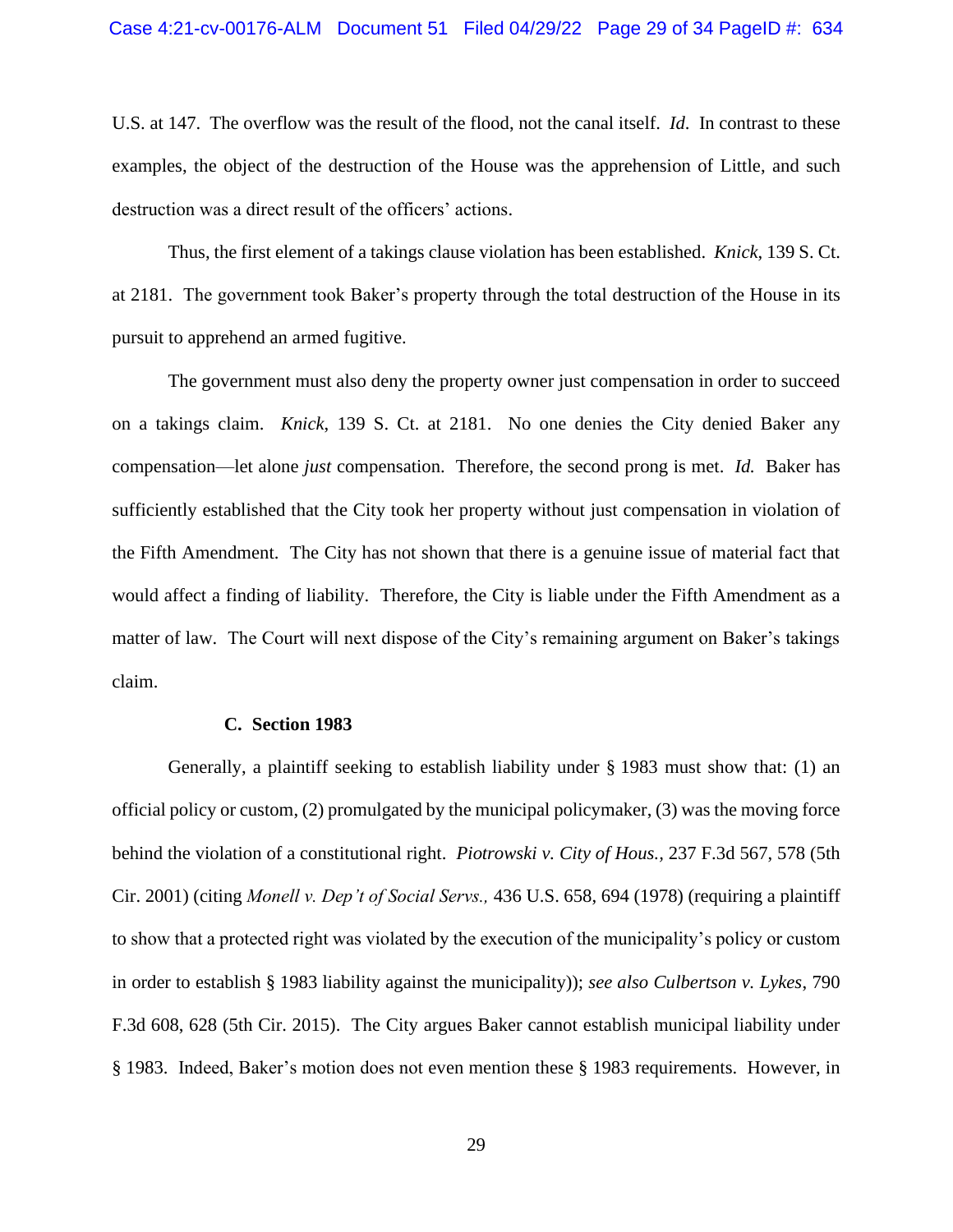Baker's complaint, she brings her Fifth Amendment claim under both 28 U.S.C. § 1983 and the Fifth Amendment itself (Dkt. #1 ¶ 36). Baker's partial motion for summary judgment asks the Court to determine whether the City is liable under the Fifth Amendment *only* (Dkt. #19 at p. 2). Thus, § 1983 and the *Monell* doctrine are not relevant at this stage. Moreover, Baker does not need § 1983 to proceed with her Takings Clause claim.

Baker has previously cited the Court to case law highlighting the "self-executing character" of the Fifth Amendment right to just compensation. *See* (Dkt. #1 ¶ 36; Dkt. #9 at p. 19 (quoting *First Eng.*, 482 U.S. at 315). This argument has merit. If the Fifth Amendment is "self-executing" as Supreme Court jurisprudence suggests, it would seem a plaintiff could recover monetary damages without the § 1983 vessel when a plaintiff brings a Fifth Amendment takings clause claim. In *First English*, the Supreme Court indicated that "a Fifth Amendment takings claim is self-executing and grounded in the Constitution, such that additional [s]tatutory recognition [is] not necessary." 482 U.S. at 315 (quoting *Jacobs v. United States*, 290 U.S. 13, 16 (1933) (internal quotation marks omitted)); *see also United States v. Dickinson*, 331 U.S. 745, 748 (1947). Additionally, "[i]f there is a taking, the claim is 'founded upon the Constitution,'" *Causby*, 328 U.S. at 267, and "'the act of taking' is the 'event which gives rise to the claim for compensation.'" *Knick*, 139 S. Ct. at 2170 (quoting *United States v. Dow*, 357 U.S. 17, 22 (1958)). At bottom, "the [Supreme] Court has frequently repeated the view that, in the event of a taking, the compensation remedy is required by the Constitution." *First Eng.*, 482 U.S. at 316 (citing *Kirby Forest Indus., Inc. v. United States*, 467 U.S. 1, 5 (1984)); *Causby*, 328 U.S. at 267; *Seaboard Air Line R. Co. v. United States*, 261 U.S. 299, 304–06 (1923).

Accordingly, the Court holds that, because the Fifth Amendment is self-executing, Baker's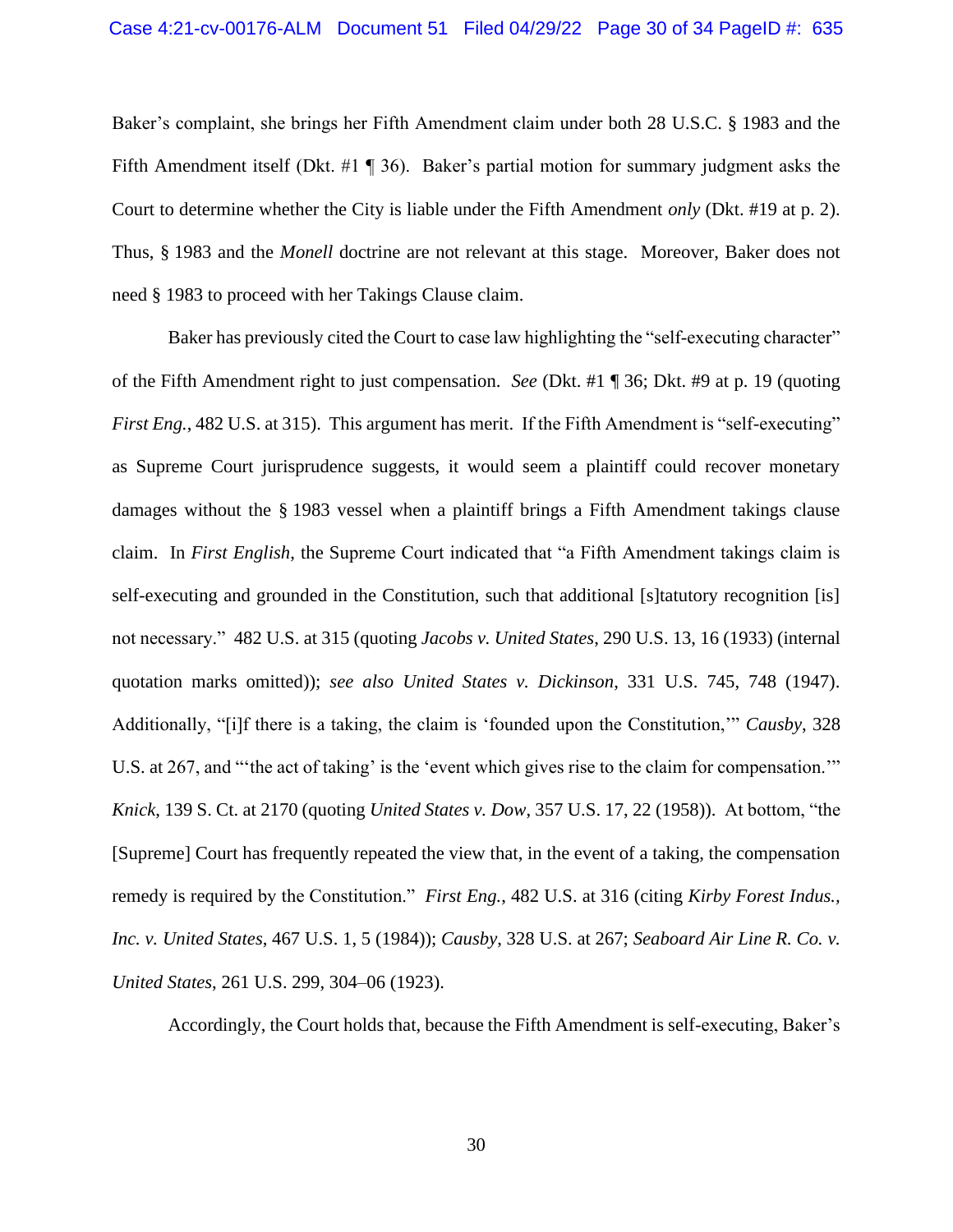claim under the Fifth Amendment Takings Clause is not dependent upon the § 1983 vessel.<sup>7</sup> Accordingly, the Court need not determine whether Baker established an official policy under *Monell.* The Court will now turn to Baker's Texas Takings Clause claim.

### **III. Article I, Section 17 of the Texas Constitution**

In addition to her Fifth Amendment claim, Baker also seeks a finding of liability under the Texas Constitution. "The Texas Constitution provides that '[n]o person's property shall be *taken*, *damaged* or *destroyed* for or *applied* to public use without adequate compensation being made." *Sheffield Dev. Co. v. City of Glenn Heights*, 140 S.W.3d 660, 669 (Tex. 2004) (quoting TEX. CONST. art. 1, § 17) (emphasis added). By contrast, the Fifth Amendment provides in pertinent part: "nor shall private property be *taken* for public use, without just compensation." U.S. CONST. amend. V (emphasis added). Thus, the Texas Constitution's Takings Clause differs from the Takings Clause set forth in the United States Constitution.

That said, the Texas Supreme Court has described Article I, Section 17 of the Texas Constitution as "comparable" to the Takings Clause of the United States Constitution. *Hallco Tex., Inc. v. McMullen Cnty.*, 221 S.W.3d 50, 56 (Tex. 2006). In addition, the Texas Supreme

<sup>7</sup> Legal scholarship supports this holding as well:

The modern development of § 1983 has obscured the fact that the federal question statute was once the preferred vehicle for enforcing constitutional limits on state and local governmental action. . . . This question is of particular concern in light of the resurgence of litigation to enforce what may loosely be called "economic" rights under the commerce, contract, takings, supremacy, and interstate privileges and immunities clauses. It is at least arguable that § 1983 was not intended to cover these rights, despite its express reference to "any rights, privileges, or immunities secured by the Constitution." Before the modern revival of § 1983, and in the absence of diversity, many such "economic" rights would have been actionable in federal court under section 1331 only.

Michael G. Collins, *'Economic Rights,' Implied Constitutional Actions, and the Scope of Section 1983*, 77 GEO. L.J. 1493, 1495 (1989); *see also Damage Remedies Against Municipalities for Constitutional Violations*, 89 HARV. L. REV. 922, 960 (1976) ("The taking cases may be rationalized on the ground that the [F]ifth [A]mendment's prohibition of taking of property without 'just compensation' is *sui generis* among constitutional rights in that it explicitly provides for a monetary remedy.") (citing *Bivens v. Six Unknown Named Agents of the Fed. Bureau of Narcotics*, 409 F.2d 718, 723 (2d Cir. 1969), *rev'd*, 403 U.S. 388 (1971); *Jacobs*, 290 U.S. at 16)).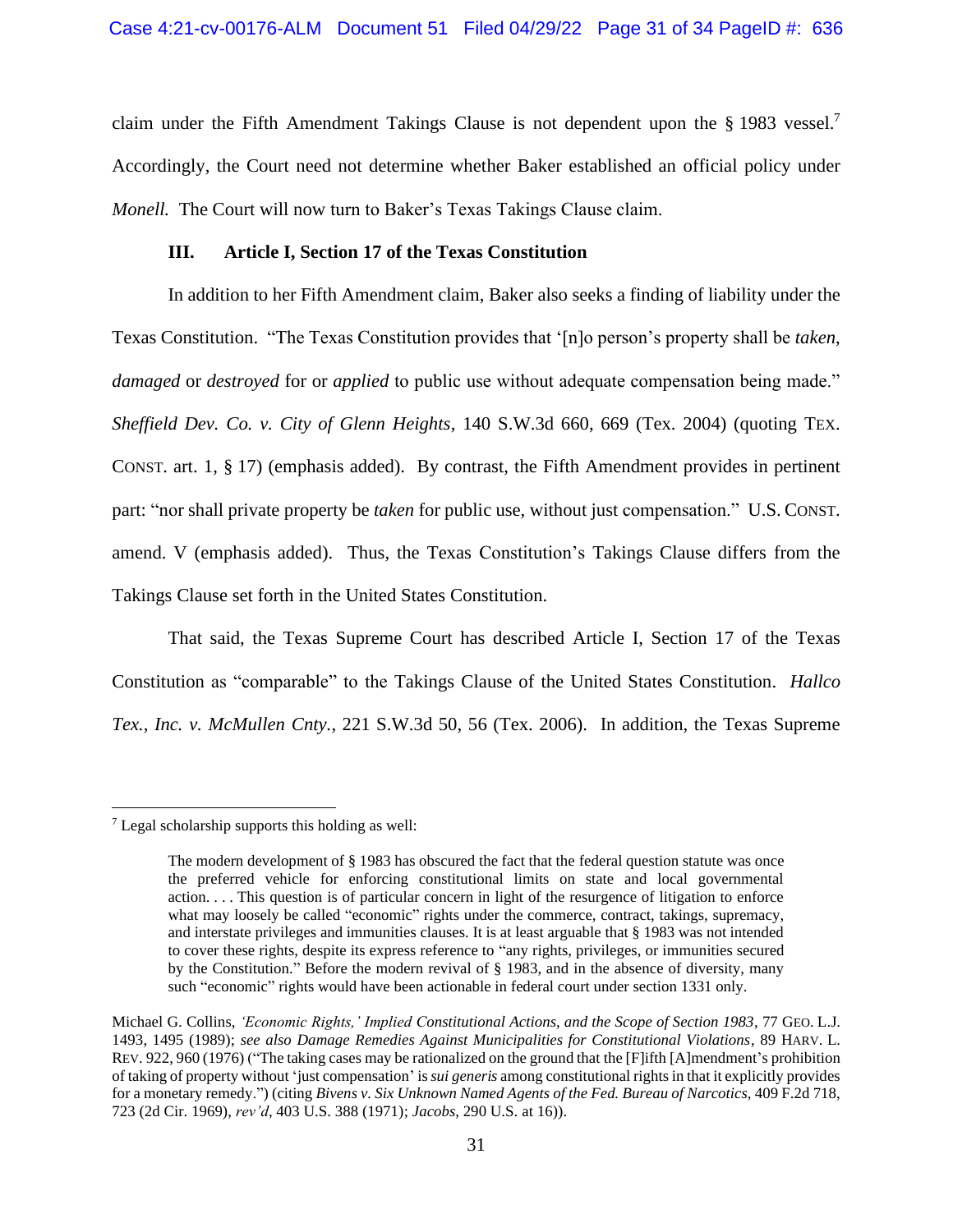Court has characterized caselaw on takings under Article I, Section 17 as "consistent with federal jurisprudence." *Hearts Bluff Game Ranch, Inc. v. State*, 381 S.W.3d 468, 477 (Tex. 2012). Even so, the Texas Supreme Court has also recognized that the Texas Takings Clause provides broader protection in certain areas. *See Steele v. City of Hous.*, 603 S.W.2d 786, 789–91 (Tex. 1980) ("The underlying basis for compensating one whose property is taken or damaged or destroyed for public use may . . . be the same . . . . But the terms have a scope of operation that is different."). In fact, the Fifth Circuit understands Section 17 to "confer[] upon property owners greater rights of recovery against the government than its federal [F]ifth [A]mendment counterpart." *Palacios*, 888 F.2d at 1513.

Despite Section 17's apparent broad application, the Texas Takings Clause applies only to *intentional*, not *negligent*, damage. *See Hale*, 146 S.W.2d at 737; *Steele*, 603 S.W.2d at 790–91. A plaintiff seeking recovery for a taking under Texas law must prove the government "intentionally took or damaged their property for public use, or was substantially certain that would be the result." *Harris Cnty. Flood Control Dist. v. Kerr*, 499 S.W.3d 793, 799 (Tex. 2016) (quoting *City of Keller v. Wilson*, 168 S.W.3d 802, 807 (Tex. 2005)). As such, "a taking cannot be established by proof of mere negligent conduct by the government." *Id.* (citation omitted). Rather, "the requisite intent is present when a governmental entity knows that a specific act is causing identifiable harm or knows that the harm is substantially certain to result." *Tarrant Reg'l Water Dist. v. Gragg*, 151 S.W.3d 546, 555 (Tex. 2004) (citing *Brazos River Auth. v. City of Graham*, 354 S.W.2d 99 (Tex. 1961)). Importantly, "[o]nly affirmative conduct by the government will support a takings claim." *Kerr*, 499 S.W.3d at 799.

The City argues that Baker's claim under Texas law fails "because it is a sheer attempt to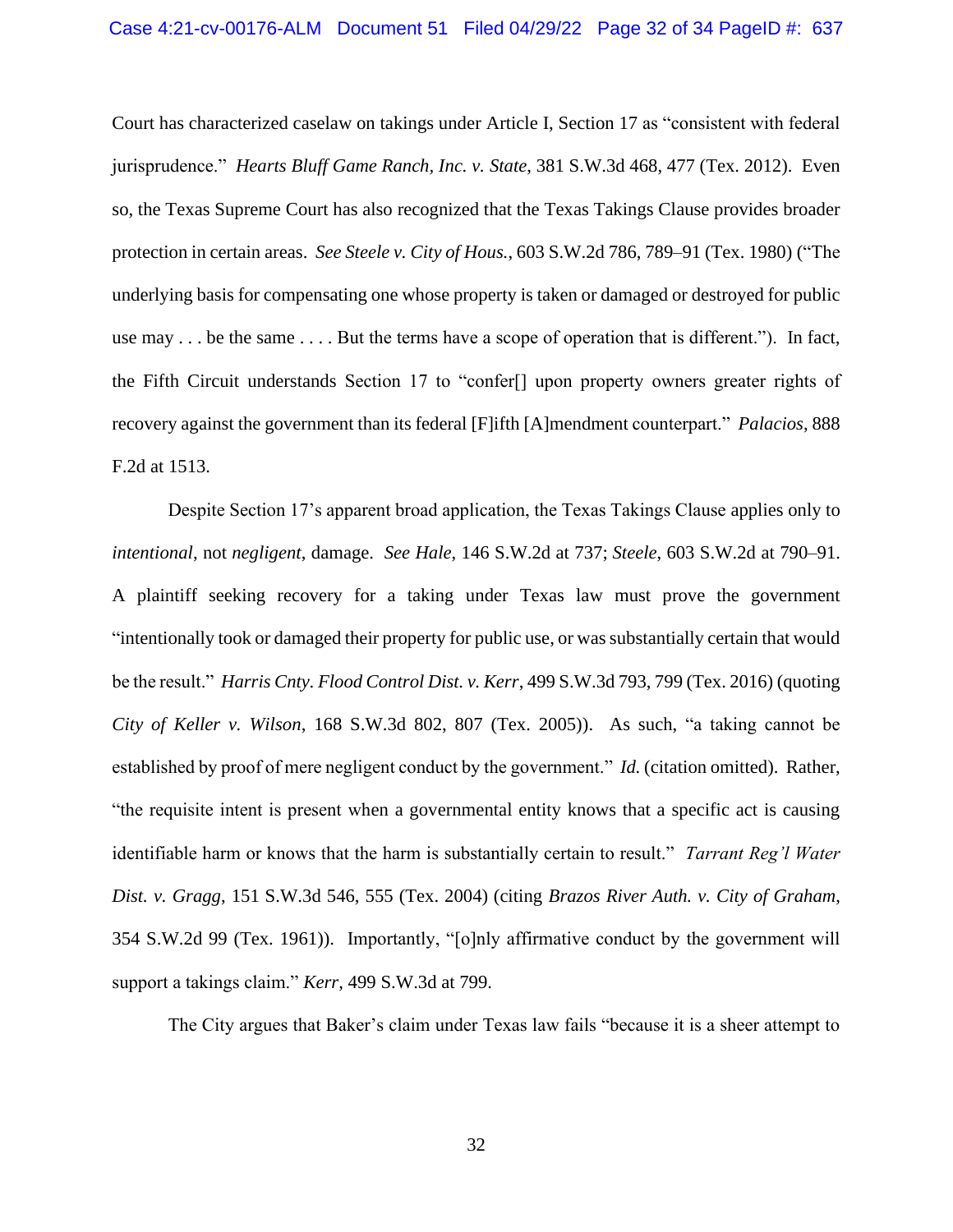allege tort recovery in a claim wearing takings claim clothing" (Dkt.  $#6$  at p. 23).<sup>8</sup> Baker responds that she has not alleged a claim for negligence (Dkt. #19 at p. 16). The Court agrees.

While negligence cannot serve as the basis for a takings claim under the Texas Constitution, the Court has already determined that the Department's destruction of the House was intentional and foreseeable.<sup>9</sup> Again, the Department officers planned to, and actually did: (1) storm the House; (2) break windows; (3) knock down the garage door; (4) knock down the backyard fence; and (5) fire dozens of explosive tear gas cannisters into the home. Such actions were intentional, even if the City's motives were to secure a threat to public safety. Even if the government did not *intend* to damage Baker's property to apprehend Little, the City was substantially certain such damage would result. *Gragg*, 151 S.W.3d at 555. It is unreasonable for the City to suggest the Department officers stormed Baker's House, broke the windows, knocked down the garage door, rammed down the backyard fence with a tank-like vehicle, and fired dozens of explosive tear gas cannisters into the home without a degree of certainty that such actions would cause damage to the property.

Lastly, Baker has established that the City took her property for a public use: apprehension of a dangerous fugitive whose freedom threatened the public. *See Steele*, 603 S.W.2d at 792 ("That the destruction was done for the public use is or can be established by proof that the City ordered the destruction of the property because of real or supposed public emergency to apprehend armed and dangerous men who had taken refuge in the house."). Baker has sufficiently established a takings claim under the Texas Constitution. Thus, the City is liable under Article I, Section 17 of the Texas Constitution for refusing to compensate Baker for the damage it caused her home as a matter of law.

<sup>&</sup>lt;sup>8</sup> The City does not specify the type of tort it believes Baker has attempted to bring.

<sup>9</sup> *See supra* pp. 24–28.